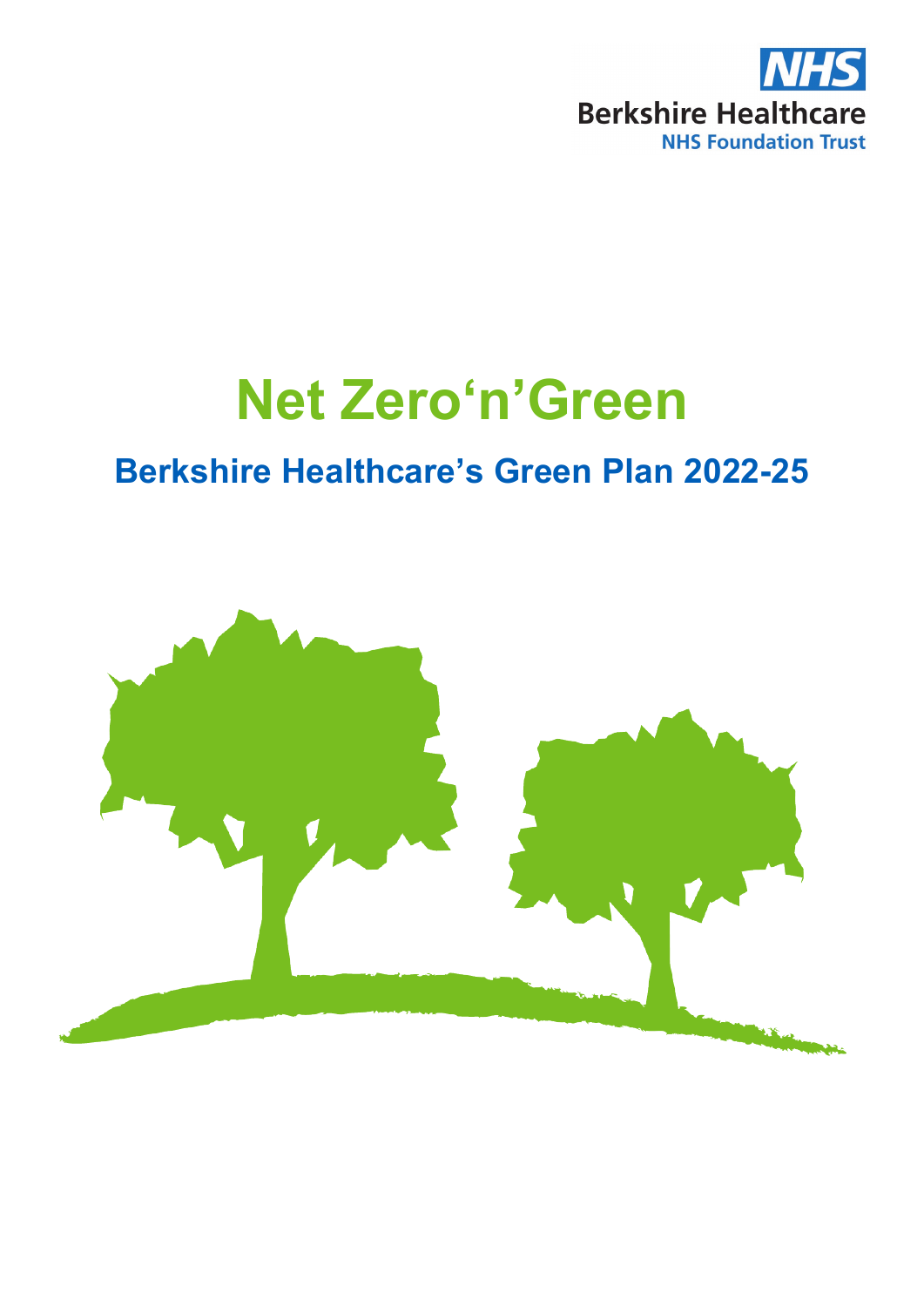# **Contents**

<span id="page-1-0"></span>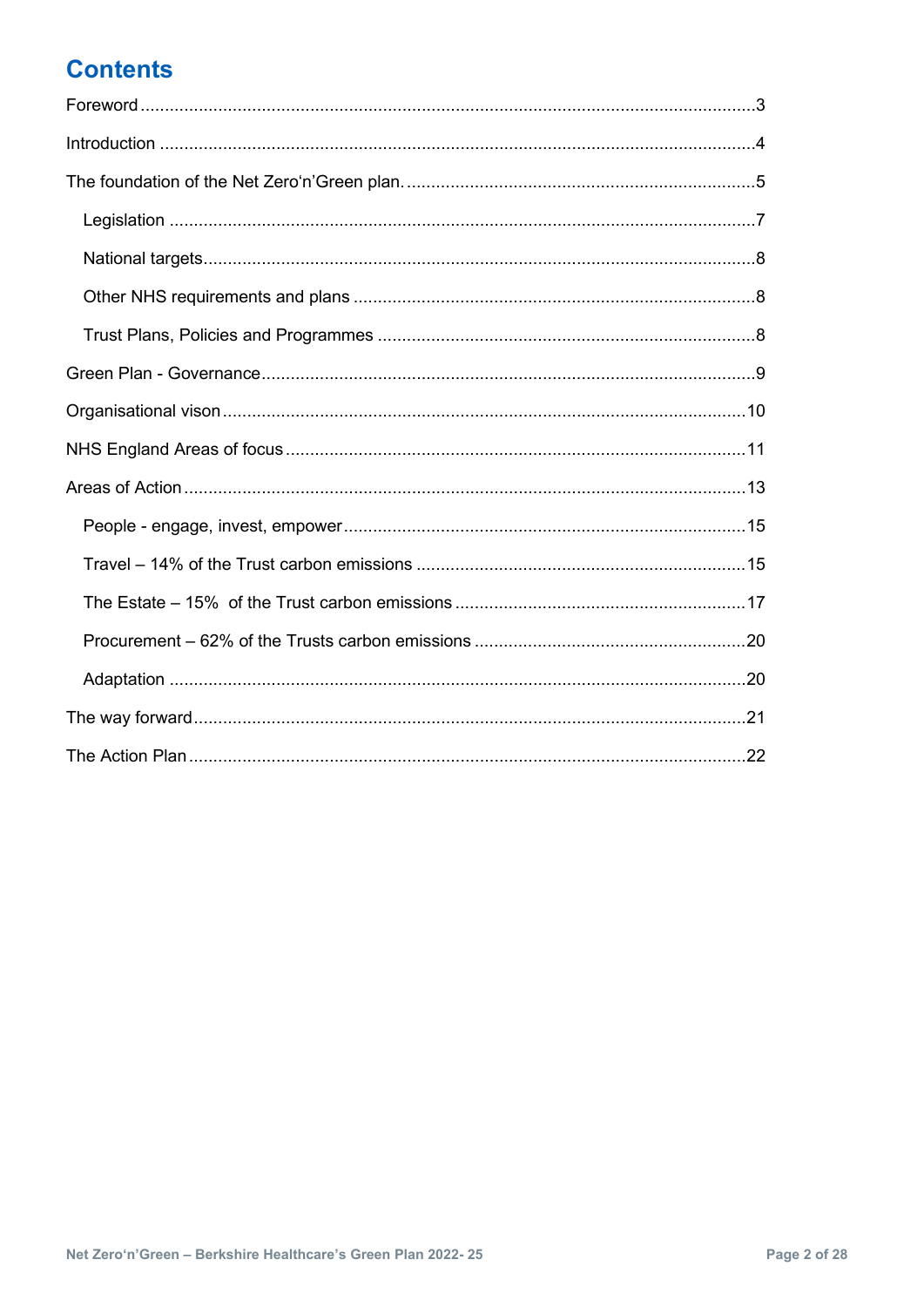# **Foreword**

*"The climate emergency is a health emergency. Climate change threatens the foundations of good health, with direct and immediate consequences for our patients, the public and the NHS"*

> Costello A, Abbas M, Allen A, Ball S, Bell S, Bellamy R, et al. Managing the health effects of climate change. Lancet 2009; 373(9676): 1693–1733.

*"When you look at climate change from a human mortality perspective, it will be the equivalent of a coronavirus crisis every year from the middle of this century, and every year, not just a one-off event. So, it is an issue that needs to be addressed now."*

> Mr Mark Carney, United Nations envoy for climate action and finance, <https://www.bbc.co.uk/news/business-55944570> viewed, 10<sup>th</sup> February 2021

There is irrefutable evidence that the planet's temperature has increased by over 1 degree centigrade since pre-industrial levels. If a dramatic reduction in greenhouse gas emissions does not take place this is predicted to increase by a further 3 degrees centigrade by 2100.

There is universally consensus that keeping a global temperature increase to 1.5 degree centigrade is required to minimise the devastating impacts of a warming planet. This can only be achieved by cutting greenhouse gas emissions and implementing actions that that will absorb carbon dioxide from the atmosphere.

This has led to net zero carbon emission commitments being made by nations, states, local government, the public sector and commercial organisations across the planet, including NHS England, which has a net zero target by 2045.

The Greener NHS programme was launched in 2020 to support and implement the changes required to address climate change and ensure that the NHS is a provider of sustainable healthcare.

For NHS England to meet this target all Trusts need to make the necessary changes to reach their own net zero target. Taking actions to achieve this will also contribute to ensuring the provision of a sustainable healthcare service now and for future generations.

To facilitate the change all NHS Trusts have been tasked with preparing and implementing a Green Plan, which will set out the organisations direction and actions to progressively decarbonise the provision of healthcare.

This is Berkshire Healthcare's first Green Plan and sets the foundations to progressively remove carbon emissions from all its operational activities and strategic decision making. It focuses on the areas that, firstly the Trust has control over, secondly are clearly defined sources of greenhouse gas emissions and finally will create a position for successful long-term change.

The Green Plan will also ensure that the Trust is taking direct action to enable it to be an organisation that is taking a lead in becoming a provider of sustainable healthcare and will achieve its overarching vison in relation the climate change and sustainability, which is:

<span id="page-2-0"></span>*To be a provider of healthcare that is efficient, flexible, and resilient by applying the overarching principles of sustainability.*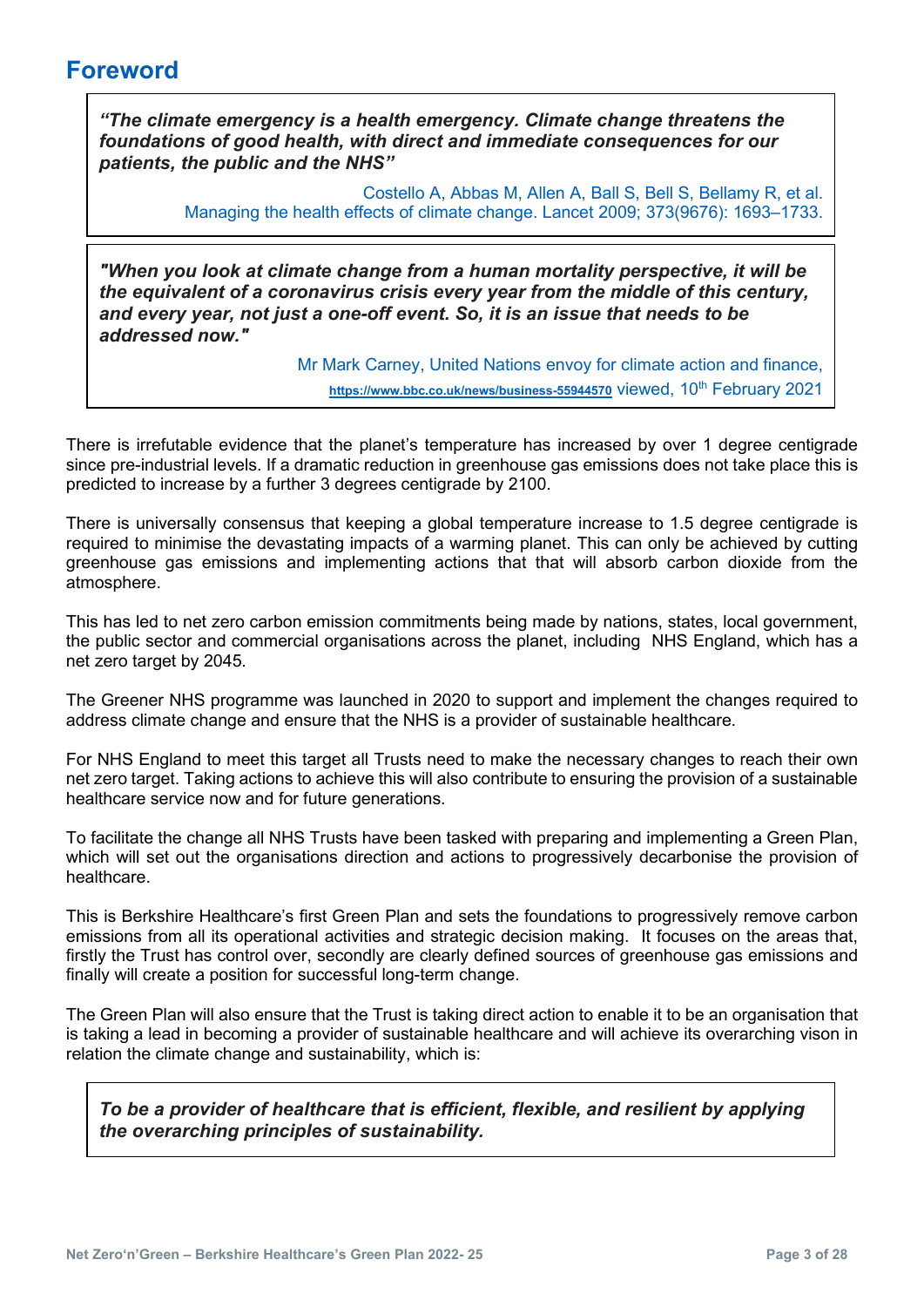# **Introduction**

Berkshire Healthcare's Green Plan (2022-25) is about making change. Change that is both for the good of all who use and rely on our services and those who provide these healthcare services.

It is a pathway strategy and starts our drive to decarbonise all of our operational activities and strategic decision making. Its implementation will affect all aspect of clinical and non-clinical activities, ensuring that we're providing healthcare services that are sustainable and that are not contributing to environmental damage.

The climate emergency and sustainability requirements will need to be taken into account and addressed at every operational level throughout the Trust. This subject area is intrinsically linked to everything each and every staff member does, and every decision made. It is a 'must do', not a 'nice to have'.

We're in the relatively unique position of operating across a geographical area that is covered by two different Integrated Care Systems. These are Buckinghamshire, Oxfordshire and Berkshire West (BOB) Integrated Care System and partnerships and Frimley Integrated Care System (for East Berkshire).

We need to address the climate emergency and provide healthcare services that don't damage the environment, are socially responsible and financially efficient.

The net zero carbon emissions target and sustainable healthcare agenda are fundamentally aligned so that working towards one will also support meeting the other.

The greener NHS programme and the delivering a net zero National Health Service commitments increases the impetus and clarifies the need to address climate change, ensuring that the NHS delivers the required actions to enable its realisation of its ambition to be a sustainable healthcare provider.

To achieve this all trusts are now required to have a Board-approved Green Plan. This strategic document outlines the organisation's aims, objectives, and delivery plans for achieving net zero and sustainable healthcare. It is valid for 3 years and reviewed at least once in the interim period and reported on to the Board or Governing Body on an annual basis.

This, being our first Green Plan, will focus on reducing the carbon emissions that we have direct control over (NHS carbon footprint) as well as setting the foundation to manage the reduction of carbon emissions that it can influence (NHS carbon footprint plus).

By taking direct action the Trust will be moving towards its overarching 'Green' vision,

*To be a provider of healthcare that is efficient, flexible, and resilient by applying the overarching principles of sustainability.*

This Green Plan sets out a number of strategic goals which support and ensure that our overarching green vision is achieved. These strategic goals are.

- **Cut carbon** to be net zero
- **Stop polluting** of the environment
- **Improve health and wellbeing**
- Improve **financial efficiency**
- Enhance **reputation**

These goals shape the specific actions that this Green Plan will target and address. It focuses on areas of action that we have more control over as well as being responsible for carbon emissions that are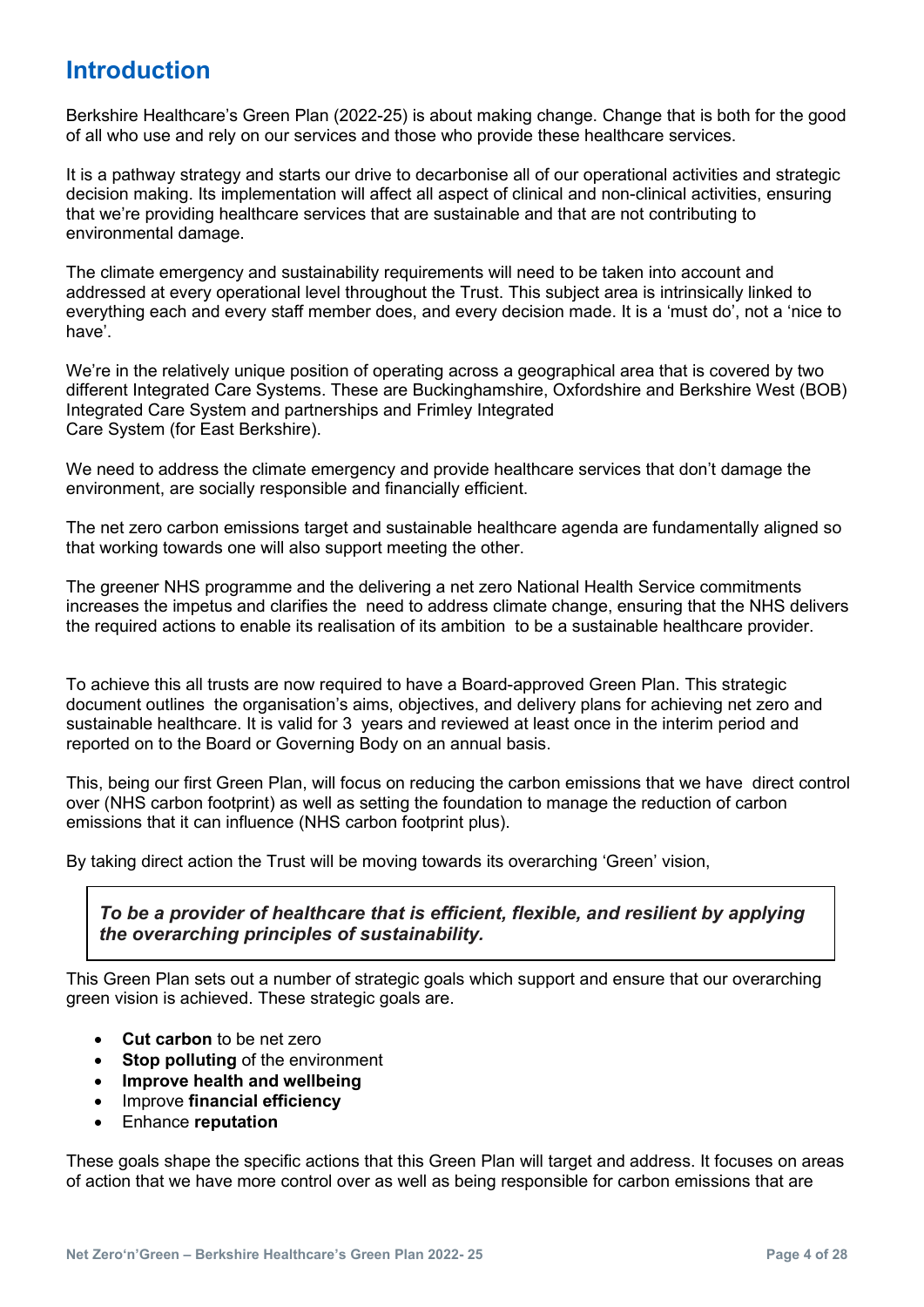clearly defined. It also set the foundations for future actions in areas that we can influence but not directly control.

The 2022-25 Green Plan is the start of a process to facilitate huge change to ensure that Berkshire Healthcare is contributing and leading in its ambition to achieve net zero and provide sustainable healthcare to all of the communities it serves.

# <span id="page-4-0"></span>**The foundation of the Net Zero'n'Green plan.**

Becoming Net Zero is an underlying, must achieve, necessity for the Trust. It means that we need to take actions that will balance the amount of emitted greenhouse gases with the equivalent emissions that are either offset or stored.

To achieve this, we will firstly need to rapidly reduce our carbon emissions. Where we cannot remove all carbon, we will need to find a means to capture and store carbon or offset the equivalent emissions. We will need to effectively balance the impact of the remining greenhouse gas emissions with a way of removing the same amount from the atmosphere.

The sources of carbon are diverse and intricate in detail. Some are easy to identify and measure whereas other are not only difficult to measure but also beyond the direct control of the Trust. Many of these more challenging sources are related to the purchase of goods and services and this is where we can influence and guide change by third party organisations through procurement processes and Trust policy.

The diagram below demonstrates the complex number of identified sources of carbon emission, direct and indirect that all NHS Trusts will need to address to reach the net zero by 2040.



Delivering a 'Net Zero' National Health Service, NHS England and NHS Improvement, 2020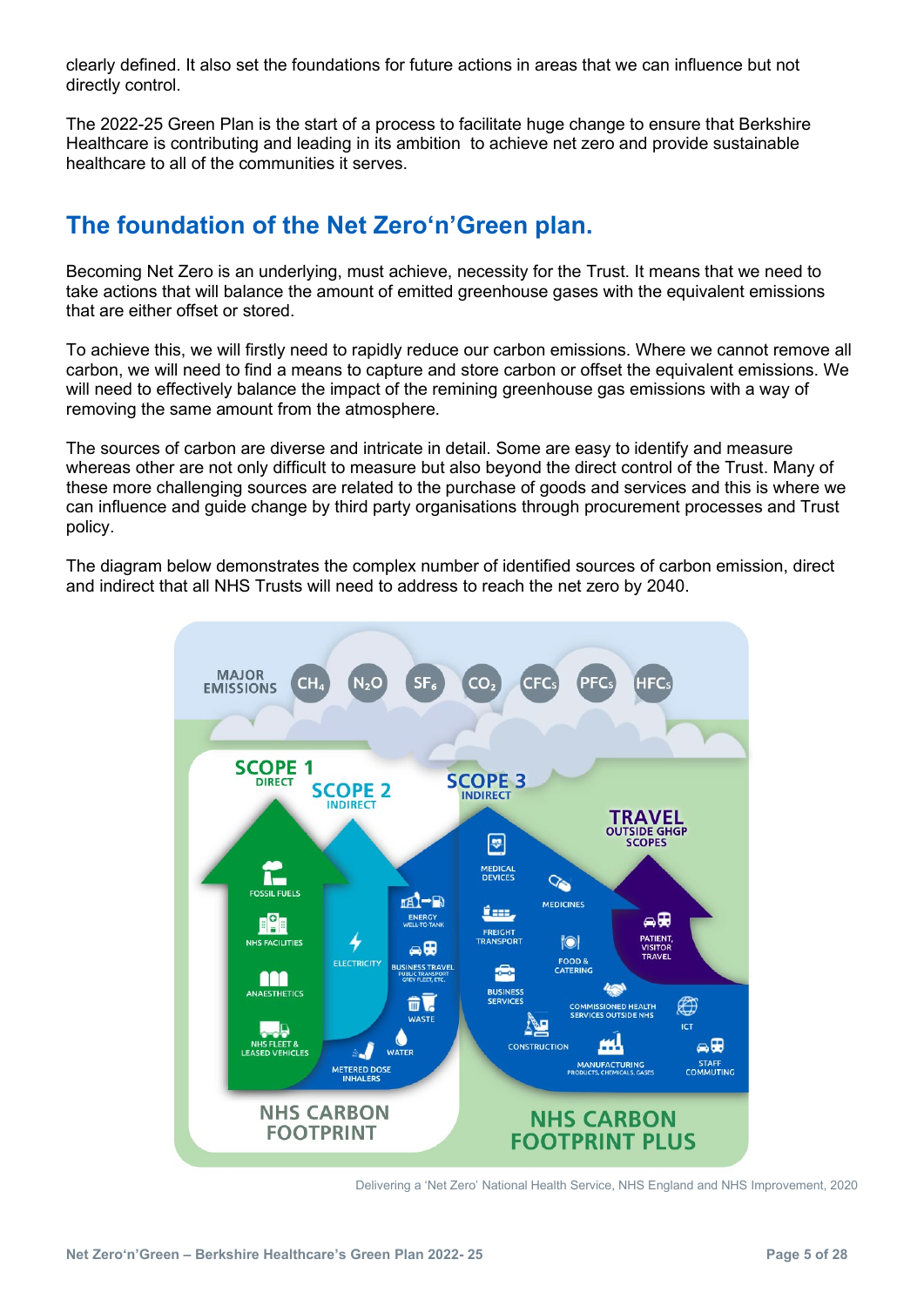In general, for Berkshire Healthcare, the scope 1 and 2 sources of emissions are the ones it has more direct control over and are identified as the NHS Carbon footprint. The NHS carbon footprint plus is the more challenging goal where influence and guidance will be needed to assist in the management and reduction in these sources of carbon that we need to remove from our operational activities and strategic decision making , in order to achieve net zero.

The diagram below highlights which activities and by what proportion contribute to the NHS carbon footprint. It also demonstrates the part that is under direct control as opposed to the part which can be influenced.



Delivering a 'Net Zero' National Health Service, NHS England and NHS Improvement, 2020

#### **24% control = carbon footprint 76% influence = carbon footprint plus**

This needs to be achieved through the removal, as far as is possible, of all carbon emissions. Where all opportunities to achieve this have been utilised then the residual emissions need to be offset. This means utilising carbon credits or sequestration through rewilding or carbon capture and storage

The diagram below indicates the specific activities that cause the most greenhouse gases for Community and Mental Health Trusts and highlights where this strategy needs to focus for our first Green Plan.

Using a bath to explain this means that the water from a tap increase the level of the water in the bath. Similarly, burning fossil fuels is the open tap putting more and more greenhouse gasses into the atmosphere. If we shut the tap, then we stop the water, and the bath stops filling. If we stop burning fossil fuel, then we stop filling the atmosphere with greenhouse gases and the water level does not rise.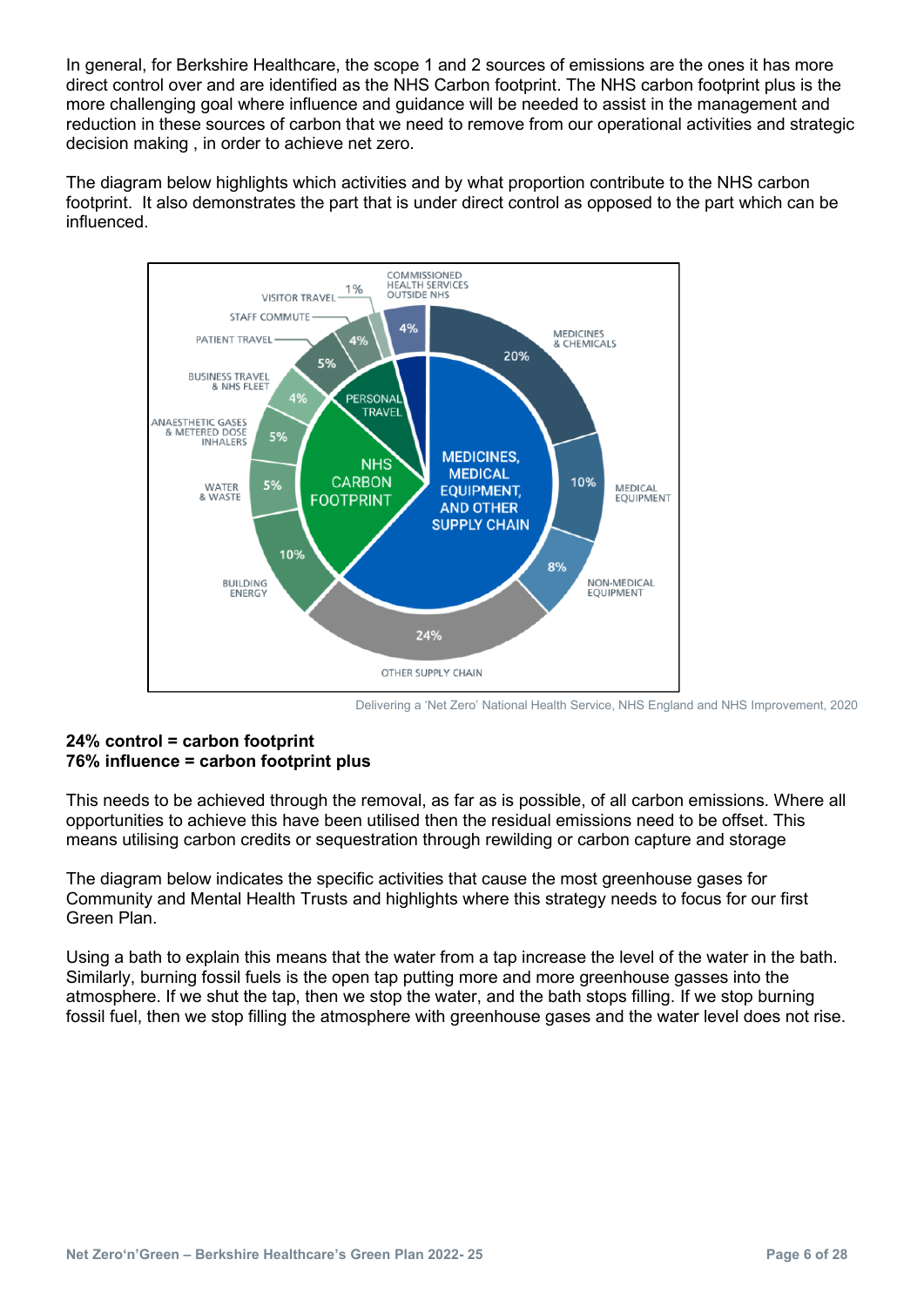

[\(www.sheffieldtelegraph.co.uk/news/environment/think-of-the-bath-as-an-analogy-for-co2-emissions-3406587,](https://www.sheffieldtelegraph.co.uk/news/environment/think-of-the-bath-as-an-analogy-for-co2-emissions-3406587) viewed 10th November 2021)

If we pull the plug, then the water level drops as the water drains away. From a net zero perspective this is where we remove greenhouse gasses from the atmosphere to reduce the global warming effect. This includes carbon storage or planting trees which take carbon out of the atmosphere and drop the levels of greenhouse gases.

Addressing the climate emergency is imperative and not a nice to have or do. We have no choice but to act. Legally, morally, financially and from a service continuity perspective the Trust will need to become a net zero emitter of Greenhouse gases.

The legislation, national targets and NHS plans and business requirements all require commitment and investment to facilitate direct action that will cut environmental damage and contributions to global warming and are the foundations of the Net Zero Green Plan.

# <span id="page-6-0"></span>**Legislation**

There are key pieces of national legislation that we have to comply with, and the application of this net zero green plan will ensure that the organisation is meeting the legal obligations set out in the following Acts.

### • **Climate Change Act (2008)**

UK legislation – long term legally binding framework to reduce carbon emissions, mitigate and adapt to climate change. It sets CO2e reduction targets (compared to 1990 baseline) of; 34% by 2020, 50% by 2025, 80% by 2050. This was updated in 2019 to net zero by 2050.

### • **Civil Contingencies Act (2004)**

This Act requires certain organisations to prepare for adverse events/ incidents. Heatwaves, flooding and cold weather can disrupt the operation of the health and care system and have direct impacts on health.

### • **Public Services (Social Value) Act (2012)**

This Act places a requirement on commissioners to consider economic, social and environmental benefits, taking a value for money approach -. not lowest cost - to assessing contracts, when buying goods and services

#### • **Health Sector Report on Adaptation (2015)**

Under the Adaptation Reporting Power provisions outlined in the Climate Change Act (2008) the government has nominated the Sustainable Development Unit with support from NHS England and Public Health England as the reporting authority for the health sector.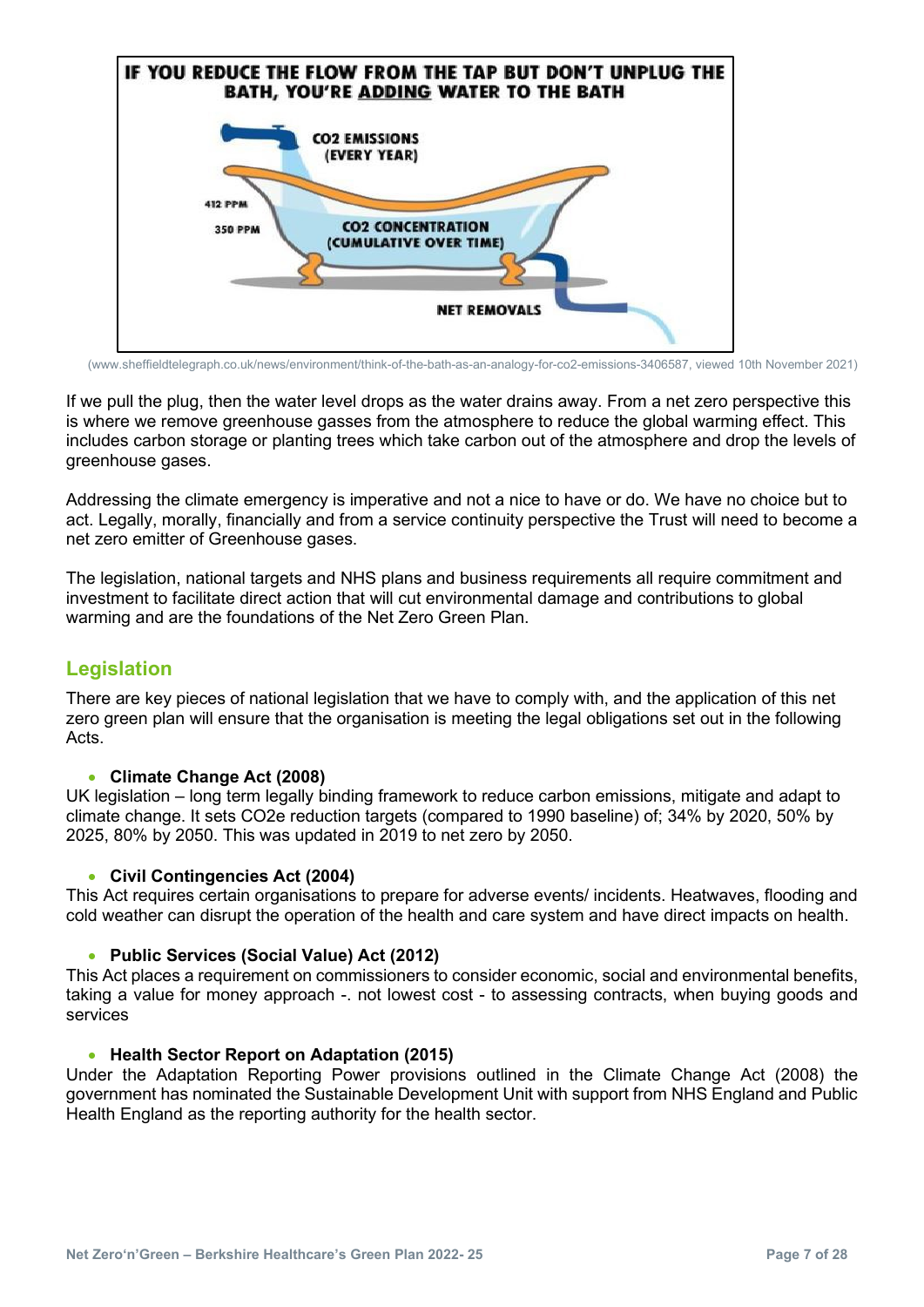# <span id="page-7-0"></span>**National targets**

There are also a number of national targets that will have fundamental impacts upon the way we deliver our healthcare services.

- The UK has a national statutory target which requires the country to bring all greenhouse gas emissions to net zero by 2050.
- The NHS has a target to become net zero emitter of carbon emissions by 2045.
- The NHS target consists of a number of stage targets to achieve net zero. These are,
	- for the emissions we control directly (the NHS Carbon Footprint), net zero by 2040, with an ambition to reach an 80% reduction by 2028 to 2032
	- for the emissions we can influence (our NHS Carbon Footprint Plus), net zero by 2045, with an ambition to reach an 80% reduction by 2036 to 2039
- The sale of new petrol- and diesel-powered vehicles are to be banned by 2030.

# <span id="page-7-1"></span>**Other NHS requirements and plans**

**The NHS Long-Term Plan -** sets out the following deliverables for environmental sustainability in the NHS.

- Reduce carbon, waste and water: including phasing out coal and oil fuel as primary source of heating, switching to lower carbon asthma inhalers, Reducing the carbon footprint from anaesthetic gases
- Improve air quality: Cutting business mileages and fleet air pollutant emissions by 20%
- Reduce the use of avoidable single-use plastics

#### **The 2021/22 NHS Standard Contract**:

- Every trust to ensure a Board member is responsible for their net zero targets and their Green Plan.
- Every trust to purchase 100% renewable electricity from April 2021.
- Every trust to reduce its use of desflurane in surgery to less than 10% of its total volatile anaesthetic gas use, by volume.

#### **Delivering a net zero National Health Service**

- Ensure that, for new purchases and lease arrangements, systems and trusts solely purchase and lease cars that are ultra-low emissions vehicles (ULEVs) or zero emissions vehicles (ZEVs).
- Develop a green travel plan to support active travel and public transport for staff, patients and visitors.

#### **The 2021/22 NHS planning guidance**

• Where outpatient attendances are clinically necessary, at least 25% of outpatient activity should be delivered remotely, resulting in direct and tangible carbon reductions

# <span id="page-7-2"></span>**Trust Plans, Policies and Programmes**

#### **Three Year Strategic Plan 2021/22 – 2024/25**

#### **Reducing environmental impact**

Our response to COVID-19 included a substantial shift in the number of patients that no longer have to travel to clinics. This created a significant drop in our carbon footprint through reduced travel and reduced paper and office waste. We'll continue to keep our impact on the environment as low as possible by using digital opportunities where possible and appropriate.

#### **Delivering sustainable services**

We'll make the best use of our resources to ensure sustainability. Working with our ICS and ICP colleagues, we'll develop and maintain a sustainable health and care system. We'll make the best uses of our financial resources, making investment decisions aligned to our strategic priorities.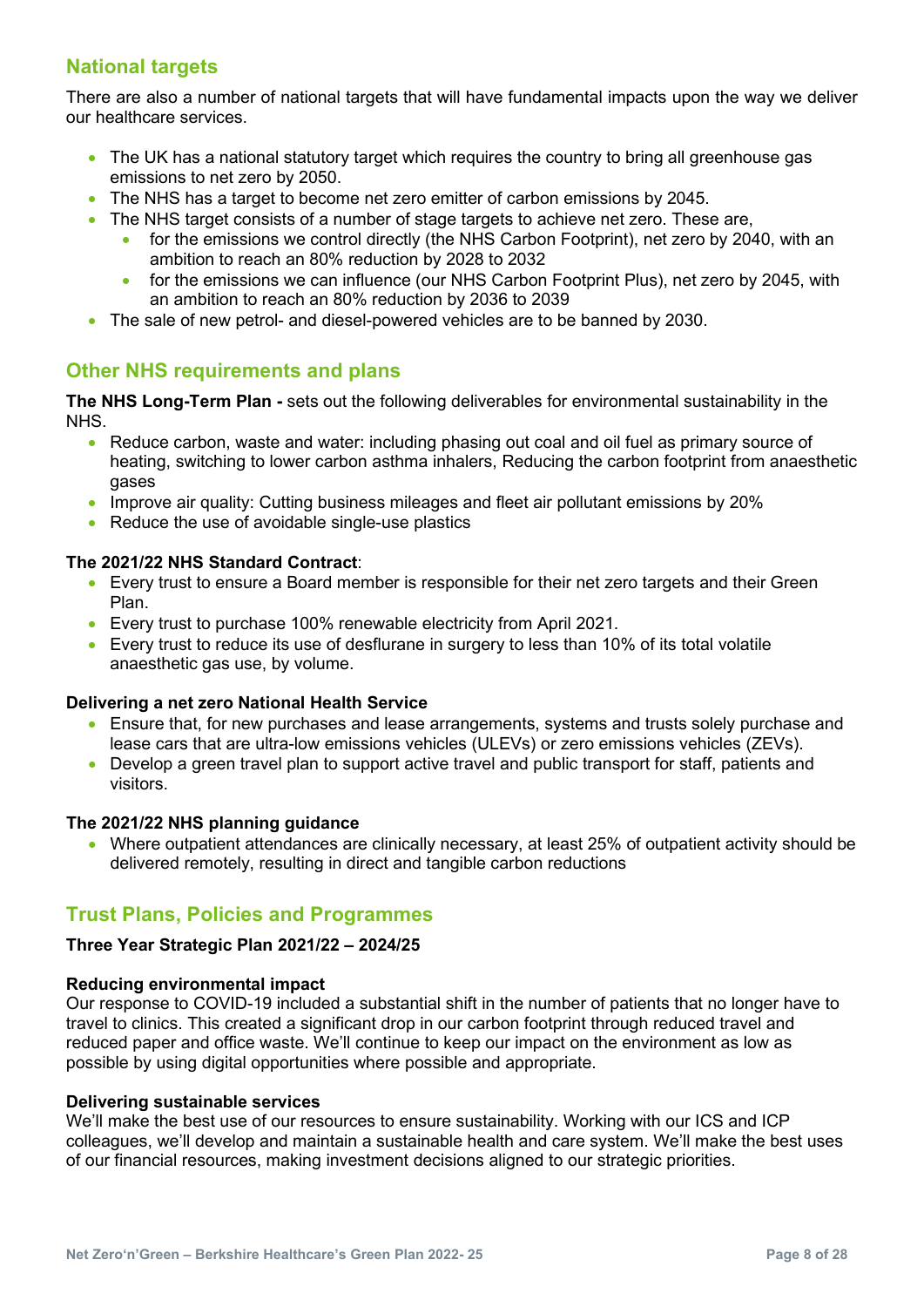We'll secure new appropriate business and make the most of our assets and estates. At service level, we'll ensure we continue to focus on delivering best value for patients by improving our efficiency and productivity

#### **True North Goals**

The four True North goals set the direction of travel for us and are underpinned by a set of outcome measures to enable us to demonstrate our progress.

**Goal 1: Harm free care** – To provide safe services by eliminating avoidable harm **Goal 2: supporting our staff** – To support our people and be a great place to work **Goal 3: Good Patient Experience** – To provide good outcomes from treatments and care **Goal 4: Money Matters** – To deliver services that are efficient and financially sustainable

The matrix below demonstrates how this strategy will contribute to achieving the True North goals.

|                                        |           |               | <b>Green Plan Strategic Goals</b> |            |            |
|----------------------------------------|-----------|---------------|-----------------------------------|------------|------------|
|                                        | Cut       | Stop          | Improve                           | Improve    | Enhance    |
|                                        | carbon to | polluting the | health and                        | financial  | reputation |
| <b>True North Goals</b>                | net zero  | environment   | wellbeing                         | efficiency |            |
| Harm free care -                       |           |               |                                   |            |            |
| To provide safe services by            |           |               |                                   |            |            |
| elimination avoidable harm             |           |               |                                   |            |            |
| Supporting our staff -                 |           |               |                                   |            |            |
| To support our people and be a         |           |               |                                   |            |            |
| great place to work                    |           |               |                                   |            |            |
| <b>Good Patient Experience -</b>       |           |               |                                   |            |            |
| To provide good outcomes from          |           |               |                                   |            |            |
| treatments and care                    |           |               |                                   |            |            |
| <b>Money Matters -</b>                 |           |               |                                   |            |            |
| To deliver services that are efficient |           |               |                                   |            |            |
| and financially sustainable            |           |               |                                   |            |            |

There are a number of existing policy documents that the green plan will endorse, support and increase their effectiveness. These include,

- Remote Working Policy
- Sustainable Procurement policy
- Energy and water management policy
- Sustainable Development policy
- Green travel Plan

# <span id="page-8-0"></span>**Green Plan - Governance**

We have a designated Board-level Executive, the Chief Operating Officer, who is responsible for net zero and sustainability agendas.

We also have an established Green Group that provides guidance and direction across a broad range of subject areas, from both clinical and non-clinical perspective. It is made up of senior managers from across the Trust who provide guidance and influence our wider net zero and sustainability agendas.

The Green Group is responsible for the review and update of the Green Plan on a quarterly basis and will consider

- the progress made and the ability to increase or accelerate agreed actions.
- new initiatives generated by staff or partner organisations.
- advancements in technology and other enablers.
- the likely increase in ambition and breadth of national carbon reduction initiatives and targets.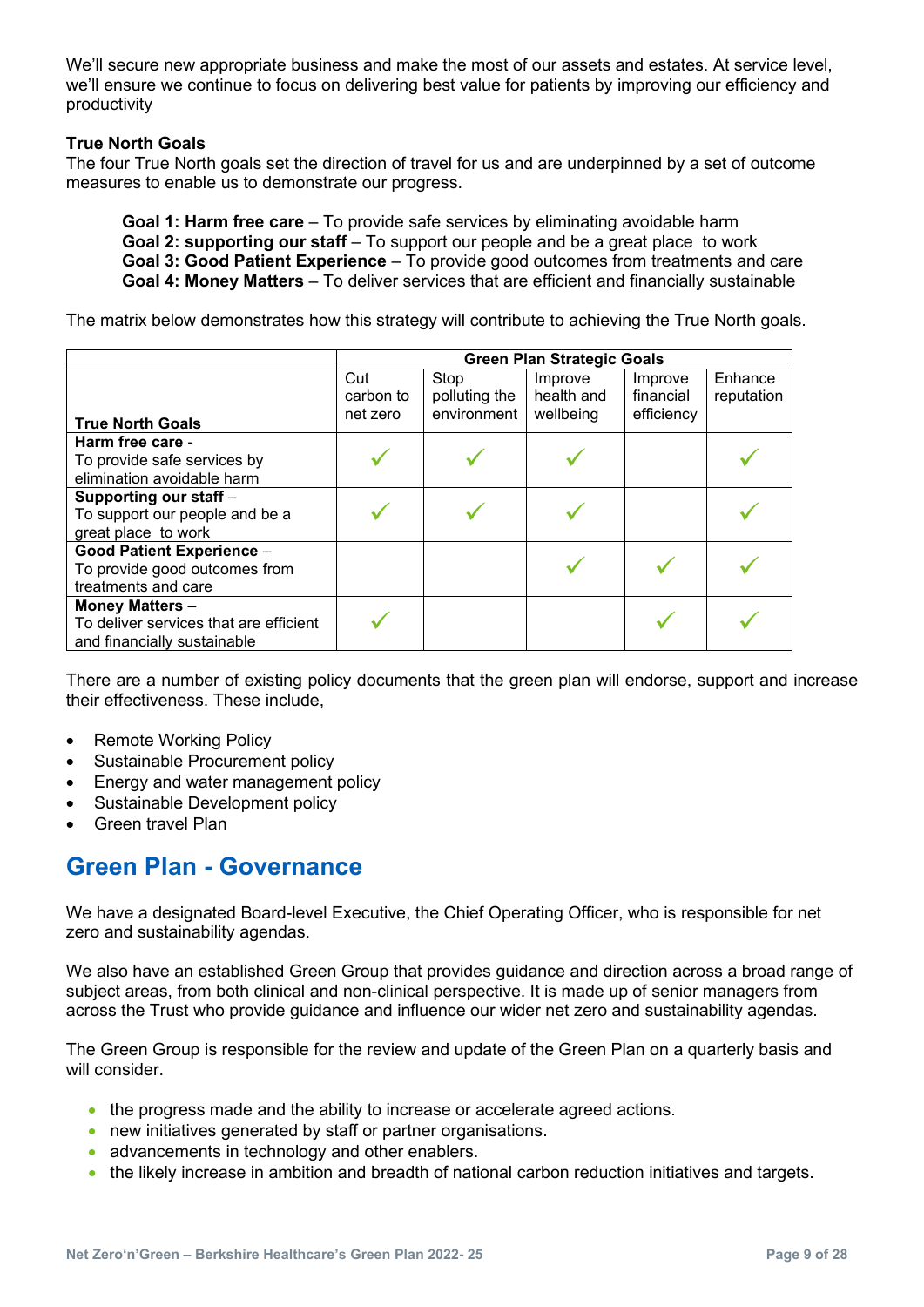The Green Plan's progress will be reported on annually to the Trust Board with regard to how we are meeting all reporting requirements as specified by NHS England, the south-east region and the two Integrated Care systems, Frimley and BOB.

To support and ensure that we're able to provide the most accurate and informative reporting we will need to enhance the data we collect. This being an NHS E/I requirement which is directly supported and recognised by their Net Zero strategy, which states.

- Evidence-based targets and data underpin the analysis, commitments and success.
- Need to increase and improve the monitoring and data collection capacity of the whole system and all Trusts.
- Trusts will be required to include these indicators in their annual report, which will be used to inform a regular update of the NHS emissions profile.

# <span id="page-9-0"></span>**Organisational 'Green' Vision**

Our overarching vison in relation to climate change and sustainability is.

#### *To be a provider of healthcare that is efficient, flexible and resilient by applying the overarching principles of sustainability.*

This three-year Green Plan will focus on a number of strategic objectives that set out our immediate priorities, which will establish the necessary foundations for decarbonising our strategic and operational activities to achieve net zero by 2045.

The strategic goals that will support and enable our vision is set out below along with the necessary objectives;

#### **Cut carbon emission**

- Reducing gas, electricity and water usage to reduce carbon emissions
- Ensuring 100% green electricity supply to all sites
- Actively support and invest in travel that does not use petrol-or-diesel-powered vehicles
- Decarbonise heating systems
- All suppliers of goods and services to be aligned to net zero target

#### **Stop polluting the environment**

- Reduce waste to protect the environment
- Eliminate single use plastics
- Reduce causes of air pollution from healthcare provision
- Purchase harm free products whenever possible

#### **Improve health and wellbeing**

- Support on site health and wellbeing opportunities
- Invest in green site enhancement
- Support and encourage active travel i.e., walking and cycling to work.

#### **Increase financial efficiency**

- Reduce gas, electricity and water consumption to save money
- Reduce grey fleet mileage
- Reduce waste to cut costs

#### **Enhance reputation**

- Improve standing amongst peers
- Support and encourage staff green groups
- Provide information and promote action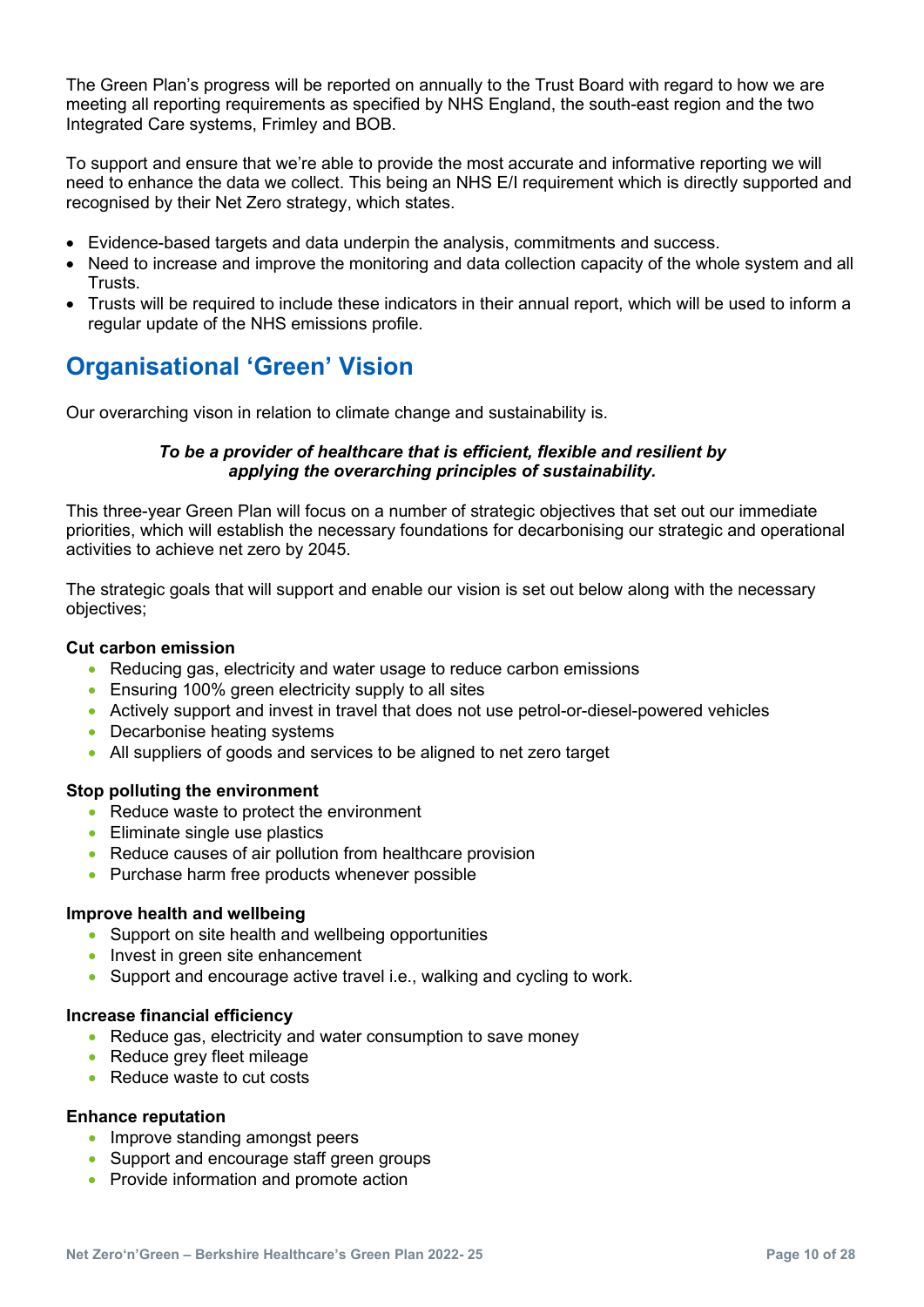By focusing on these specific areas, we will be able to make huge inroads in to cutting our carbon emissions and working towards the net zero target.

It will also mean that our operational activities will be increasingly more sustainable and enable us to operate in a way that will not damage the environment, is socially responsible and financially prudent.

# <span id="page-10-0"></span>**NHS England Areas of focus**

Becoming net zero and providing a sustainable healthcare service can only be achieved with all aspects of the Trust's operational and strategic activities embracing, engaging and endorsing the necessary farreaching changes required.

The following subject areas have been identified by NHS England as overarching areas of focus when considering a green plan and take into account the areas that directly and indirectly impact upon carbon emissions and achieving sustainable healthcare.

#### **Workforce and system leadership**

Engaging, providing information and guidance is an integral part in achieving change that embraces sustainability and taking actions that reduce greenhouse gas emissions.

For us to successfully implement the necessary action to work towards a net zero outcome it is reliant on every member of staff making decisions and taking actions in support of this overarching strategic goal. Every member of staff will have their part to play in helping us achieve our net zero and sustainable healthcare goal.

#### **Sustainable models of care**

Working towards net zero will need to be embedded across all our clinical services now and into the future.

Ensuring that net zero and sustainability are considered and implemented in all the clinical services we provide is critical. This area of work will focus on what we can do, with this section considering carbon reduction opportunities in the way care is delivered.

#### **Digital transformation**

The use of technology clearly has a place in streamlining service delivery and supporting functions whilst improving the associated use of resources and reducing carbon emissions.

#### **Travel and transport**

Travel is one of the main causes of carbon emissions that Trusts are able to directly influence.

To address this source of Greenhouse Gas (GHG) there needs to be a huge cultural shift away from the reliance on the internal combustion engine (ICE). This means disincentivising the use of petrol- and diesel-powered cars for commuting, for service provision and by patients and visitors to any of our sites.

This can be achieved by providing alternatives; to try to reduce journeys, to increase the use of public transport, support and facilitate active travel and provide the necessary infrastructure to support non-ICE powered vehicles.

#### **The Estate and facilities**

The estate and how it is utilised has a huge impact on our carbon emissions. It is also an area that we have direct control on the associated greenhouse gases emitted as a result of using these buildings.

Whether it's the energy and water consumed, or the waste produced, the use of the estate currently results in carbon emissions that need to be addressed. This area of focus is broken down into a number of subject matters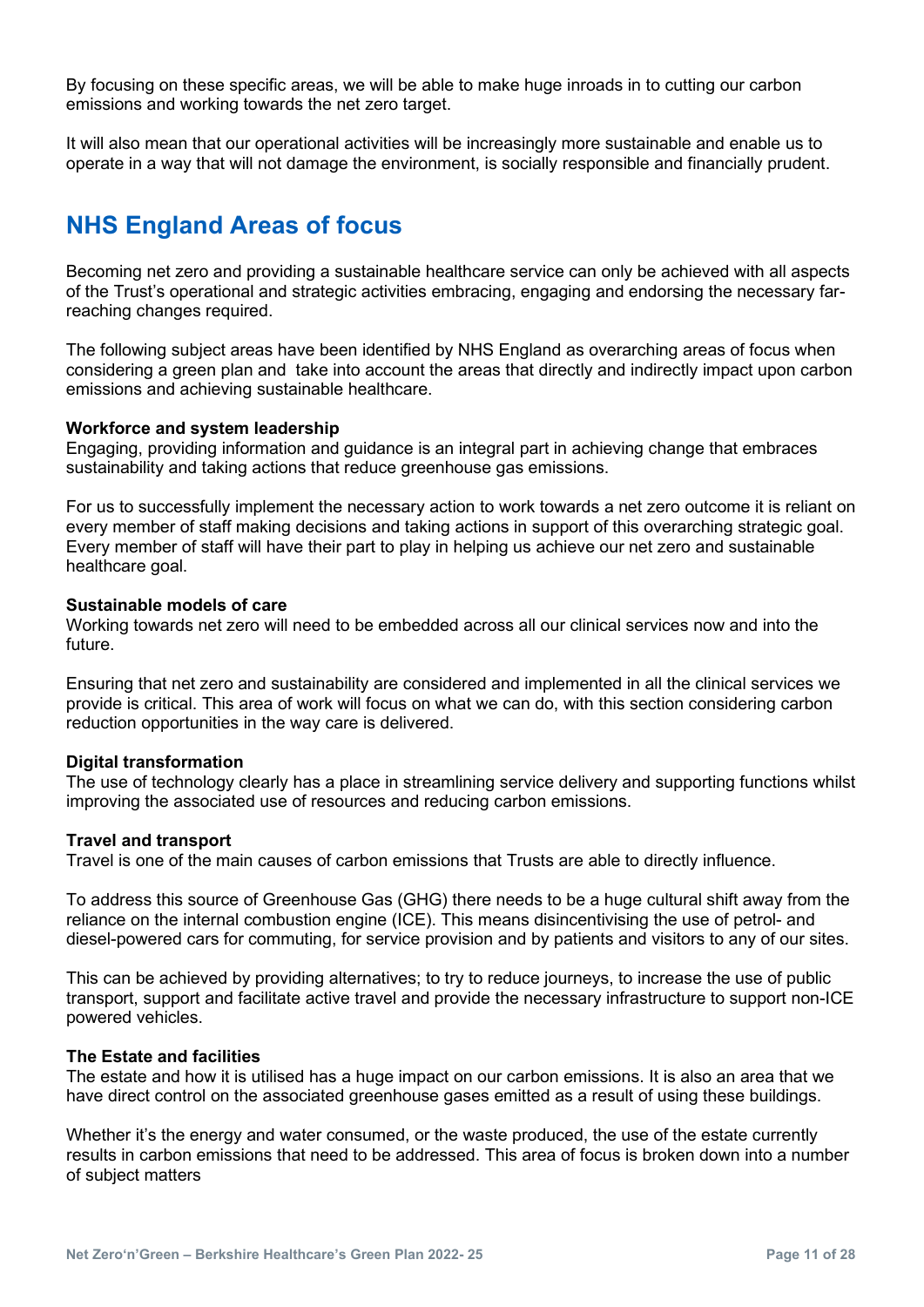#### • **Buildings**

We occupy a large number of buildings across the county, and beyond which differ in size, age and tenure. The building fabric has a huge impact upon the amount of energy that is utilised to run these buildings.

#### • **Energy and water usage**

The cheapest and most environmentally friendly energy we use is the energy we don't use. Ensuring that all viable energy efficiency measure have and are being taken is critical not only to reduce carbon emissions but also to reduce cost.

#### • **Waste reduction**

The less waste we produce the less environmental damage and less cost in disposal we incur.

#### **Medicines**

We need to examine the key opportunities to reduce the carbon emissions related to our prescribing and use of medicines and medical products. This includes reducing pharmaceutical waste and identifying opportunities to utilise lower carbon alternatives medicines.

The 2021/22 NHS Standard Contract set out inhalers and anaesthetic gases as two key areas for early action. For us these are both specific causes of carbon emissions that are not significant in our carbon emission inventory.

#### **Supply chain and procurement**

The supply of goods and services to the Trust has a huge impact on the associated carbon emission that we are responsible for - approximately 62%. Therefore, it is quite clear that procurement activities and decision making has a huge part to play in achieve net zero.

The procurement process can also allow us to influence our goods and service providers to address their own carbon emissions and set a net zero target. Procurement can also shape the internal goods purchased and selected by encouraging reuse and green alternative products.

#### **Food and nutrition**

The food we produce, serve and dispose of all contribute to the global warming. The consideration that needs to be taken into account are:

- The provision of healthier meal options
- The increased use of locally sourced food to minimise associated food miles and subsequent carbon emissions
- Shaping menus that maximise the opportunity of seasonal available food as well as minimising heavily processed foods. This is not only good for the environment, but also good for the consumers of such products

#### **Adaptation**

Ensuring that we're ready and able to meet the future challenges presented by a changing climate as a direct result in the increase in greenhouse gas emissions. This is resulting in more extreme weather events and will include two fundamental changes which are longer periods of hot weather and more extreme storms and intense levels of rainfall.

#### **Offsetting**

<span id="page-11-0"></span>Offsetting all opportunities for carbon reduction have been exhausted. This is seen as very much a last resort and currently there appears to be consensus that it should not be considered at this stage of the journey to net zero.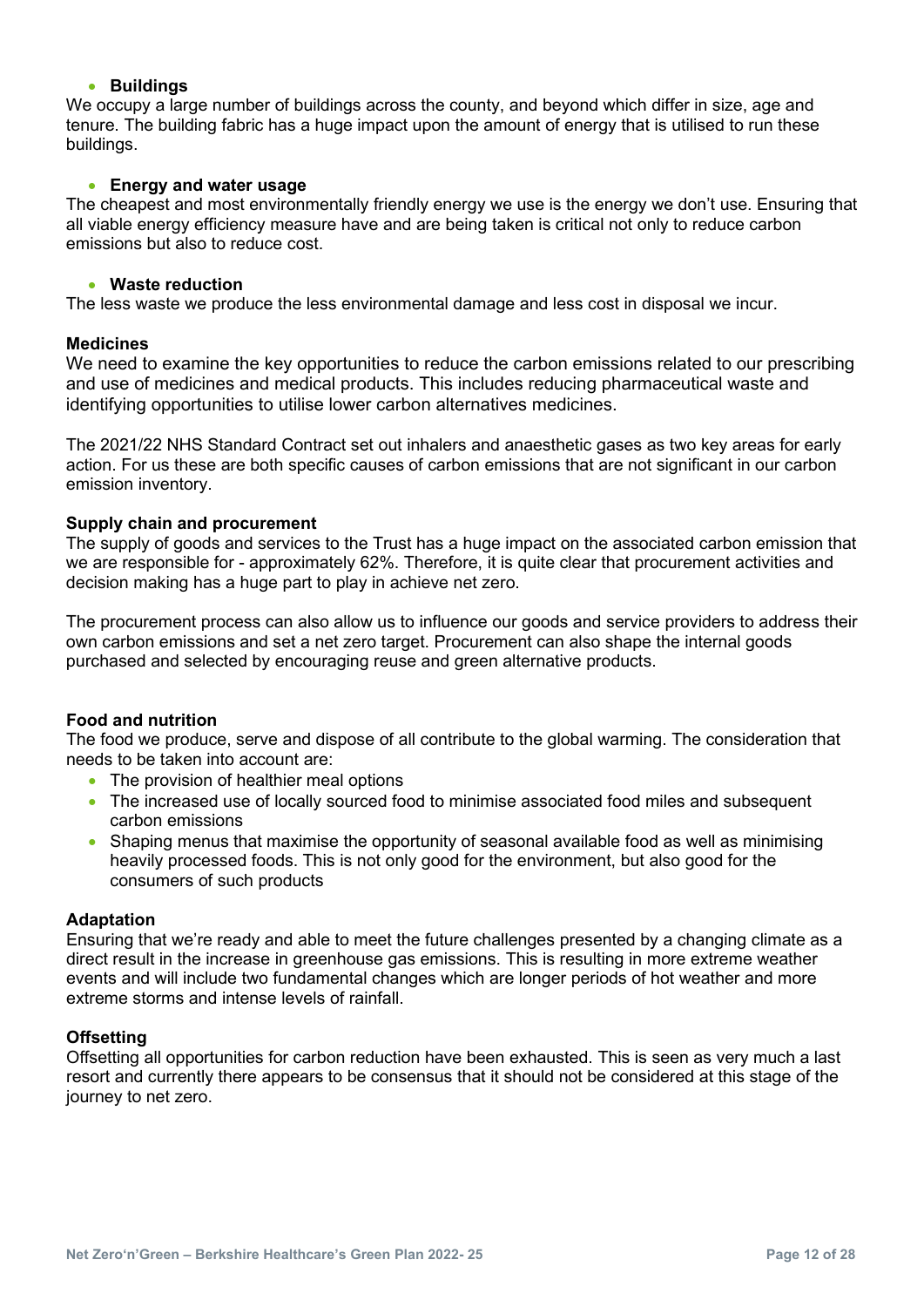# **Areas of Action**

The areas of action that NHS England have set out are a vast range of interconnected subjects and actions. All of which must be embraced and actioned if net zero is to be achieved. But to achieve success entails certain actions and subject matters being initially prioritised.

This is the first of a number of Green Plans to take us to net zero, and it focuses on the key causes of carbon emissions that we can address now.

The table below highlights the areas that this green plan will focus on in relation to the NHS England wider set of areas of action

|                                       |                            |                                      | <b>BHFT Strategic Goals</b>           |                                    |                       |
|---------------------------------------|----------------------------|--------------------------------------|---------------------------------------|------------------------------------|-----------------------|
| <b>NHS England Areas of</b><br>action | cut<br>carbon<br>emissions | Stop<br>polluting the<br>environment | Improve<br>health<br>and<br>wellbeing | Improve<br>financial<br>efficiency | enhance<br>reputation |
| Workforce and system<br>leadership    |                            |                                      |                                       |                                    |                       |
| Sustainable models of care            |                            |                                      |                                       |                                    |                       |
| Digital transformation                |                            |                                      |                                       |                                    |                       |
| Travel and transport                  |                            |                                      |                                       |                                    |                       |
| The estate and facilities             |                            |                                      |                                       |                                    |                       |
| <b>Medicines</b>                      |                            |                                      |                                       |                                    |                       |
| Supply chain and<br>procurement       |                            |                                      |                                       |                                    |                       |
| Food and nutrition                    |                            |                                      |                                       |                                    |                       |
| Offsetting                            |                            |                                      |                                       |                                    |                       |

It should be noted that the reason that medicines are not currently included in our strategic goals is because this NHS England area of action is focused on antithetic gases and metered dose inhalers. Neither of which are a major consideration for us.

Food and nutrition are a huge consideration in the decarbonisation of healthcare services. However, for us it makes up a relatively small proportion of our overall carbon emissions because of the small number of inpatient facilities.

The diagram below supports and helps to identify the areas that we need to focus on with this Green Plan to have the greatest impact upon carbon emissions.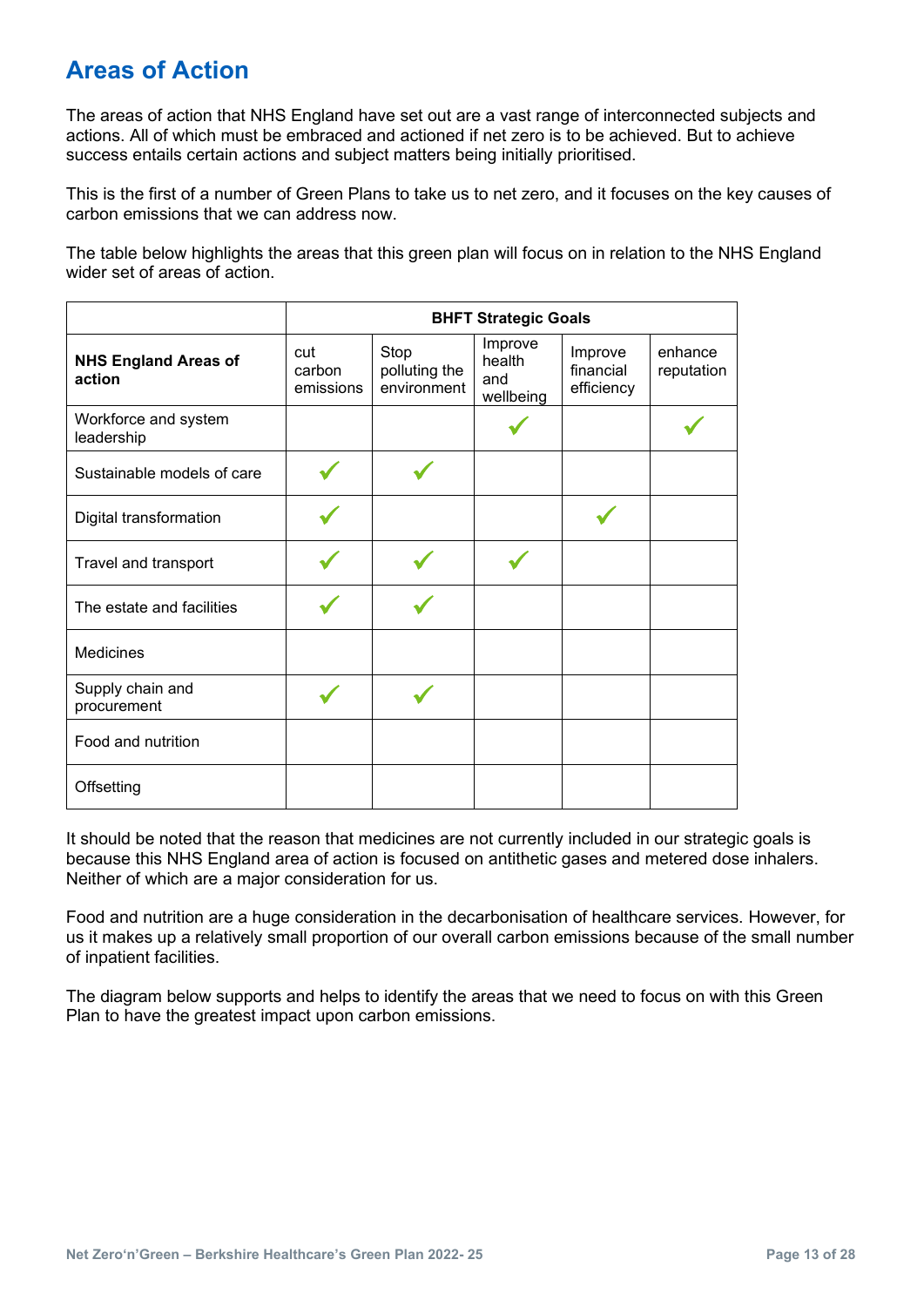

Delivering a 'Net Zero' National Health Service, NHS England and NHS Improvement, 2020

To achieve the strategic goals there are number of subject areas which will combine to ensure that the vision and supporting goals are embraced and met by the Trust. These subject areas are

- People
- Travel
- The Estate utilities, waste, building / site
- Procurement
- Adaptation

The table below demonstrates the positive impact that each area of action will have on our strategic goals. It also highlights how a specific activity can have a contributing impact upon multiple goals.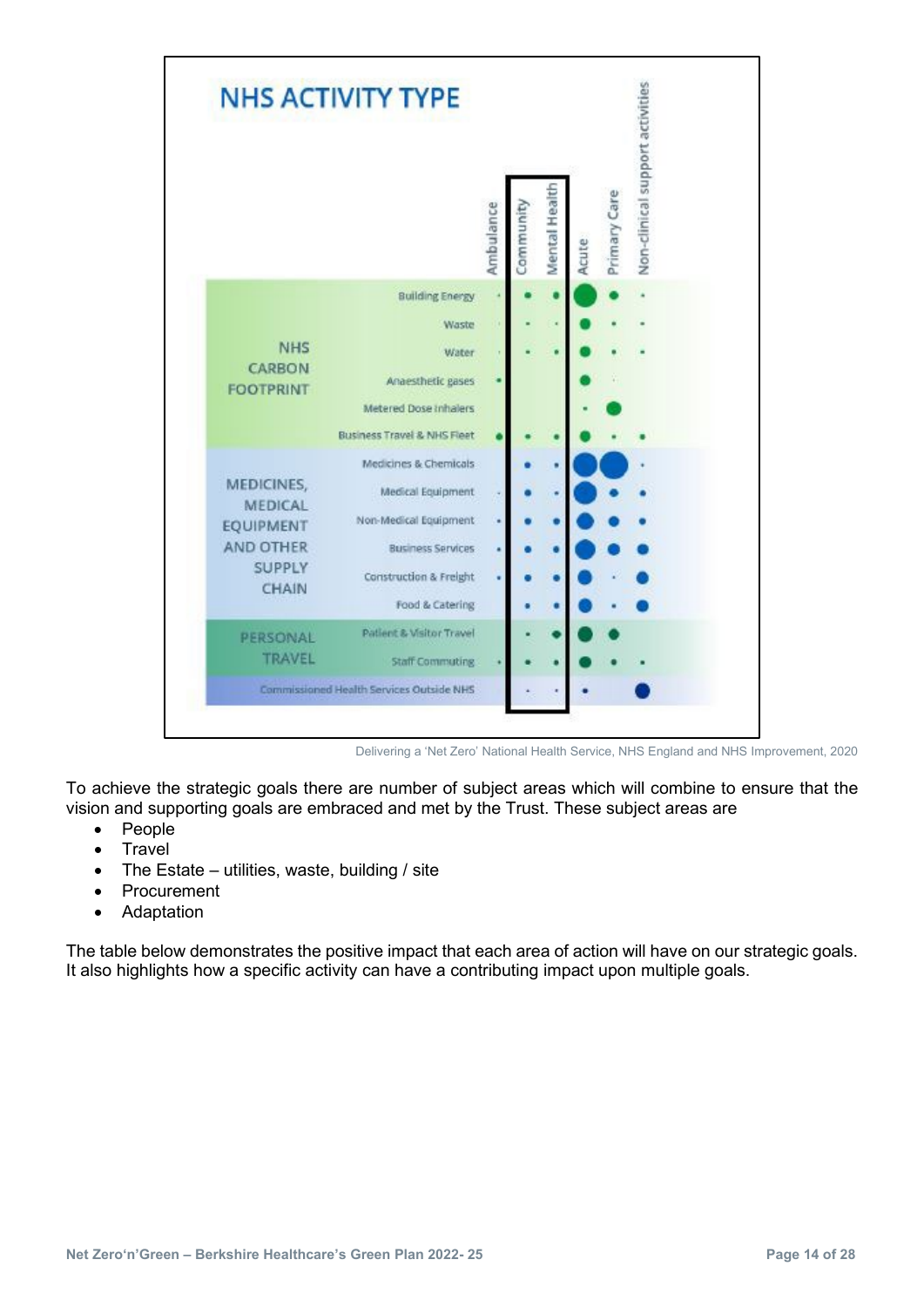|                           |                                                                                                                    |                           |                                             | <b>Our Strategic Goals</b>         |                                           |                              |
|---------------------------|--------------------------------------------------------------------------------------------------------------------|---------------------------|---------------------------------------------|------------------------------------|-------------------------------------------|------------------------------|
|                           |                                                                                                                    | $Cut$ carbon<br>emissions | <b>Stop polluting</b><br>the<br>environment | Improve<br>health and<br>wellbeing | <b>Improve</b><br>financial<br>efficiency | <b>Enhance</b><br>reputation |
|                           | People                                                                                                             |                           |                                             |                                    |                                           |                              |
|                           | <b>Travel</b>                                                                                                      |                           |                                             |                                    |                                           |                              |
| of Action<br><b>Areas</b> | The estate<br><b>Utilities</b><br>$\bullet$<br><b>Waste</b><br>$\bullet$<br><b>Buildings</b><br>$\bullet$<br>/site |                           |                                             |                                    |                                           |                              |
|                           | Procurement                                                                                                        |                           |                                             |                                    |                                           |                              |
|                           | <b>Adaptation</b>                                                                                                  |                           |                                             |                                    |                                           |                              |

The one supporting universal factor is data and how this is vital in identifying and focusing action as well as measuring and monitoring progress and success in achieving a net zero organisation that delivers sustainable healthcare.

The indicative carbon emissions percentage figures, as a result of specific activities, is taken from NHS England guidance (see diagram on page 7 of this Plan). There are two areas that have been omitted from this plan, which are antithetic gases and metered dose inhalers (5%) and commissioned health services outside of the NHS (4%).

# <span id="page-14-0"></span>**People - engage, invest, empower**

In order for us to cut our carbon emissions and meet the net zero target we needs all staff to embrace, support and implement the necessary changes that have to take place.

To achieve this requires support, learning and easily found information. This will then allow an individual to make decision and take actions on a daily basis that will combine to create real change.

This also requires a string positive network facilitation to encourage and guide how staff can engage and put forward ideas and identify issues that need addressing.

#### **What we will do**

- Develop and support a network of net Zero'n'Green heroes
- Invest and maintain high quality intranet information and guidance for all staff to access
- Actively engage and use social media and sustainability activities
- Maintain high quality information on our website(s) for patients, public and other stakeholders
- Increase training for all staff make it mandatory and include at induction

# <span id="page-14-1"></span>**Travel – 14% of our carbon emissions**

Travel and transport accounts for approximal 14% of our carbon footprint. This is made up of three distinct activity groups, which are.

- staff commuting 4%
- healthcare delivery / business travel 4%
- patient / visitor travel 6%

This Green Plan will focus on the healthcare delivery activities requiring business travel and commuter travel.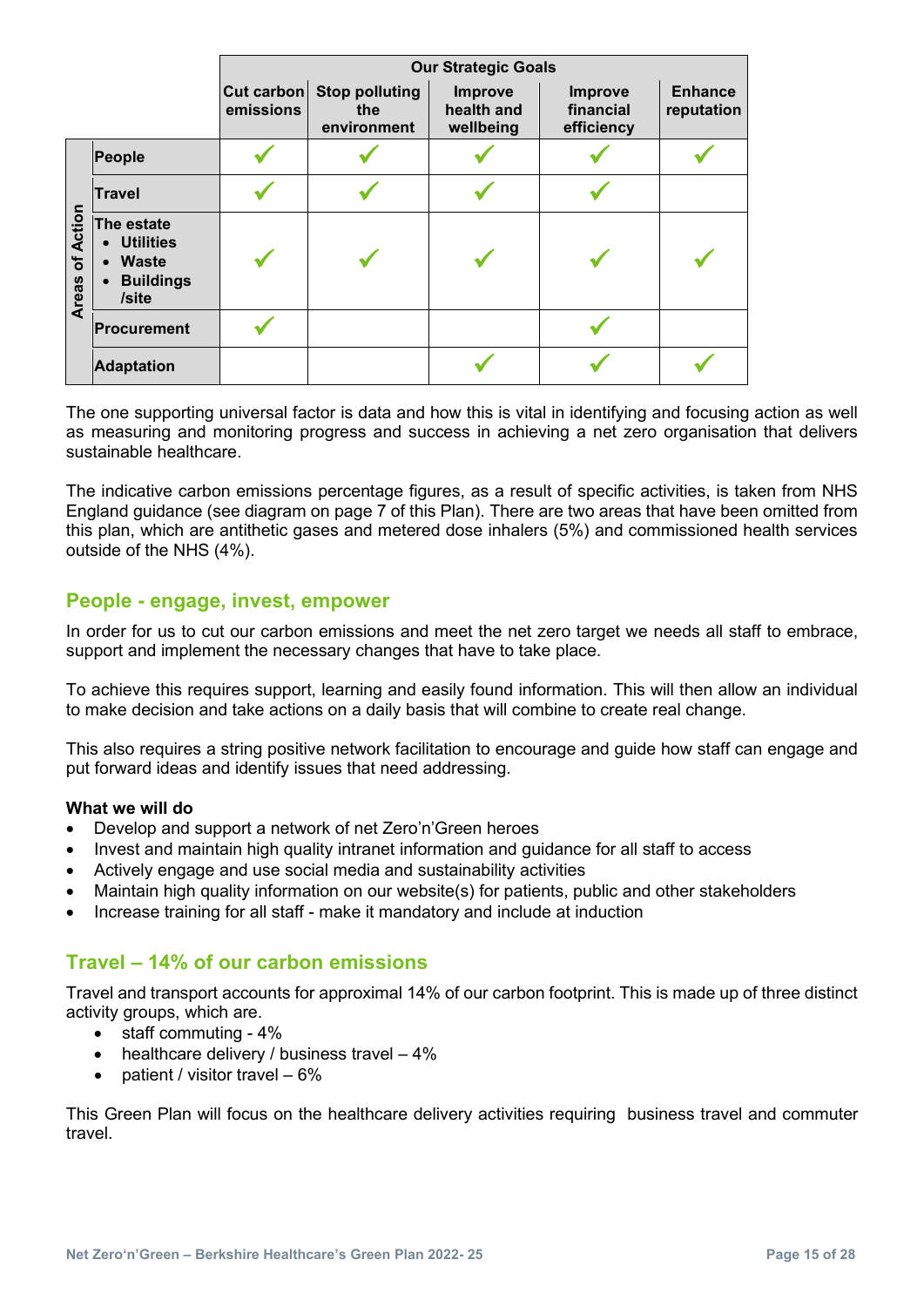The key for heading towards net zero is to reduce the amount of travel that relies on vehicles that are powered by the internal combustion engine (ICE). We have to actively encourage other forms of transport whilst actively discouraging the use of road vehicles which run on petrol or diesel.

As the diagram below demonstrates switching away from using an ICE powered car can have a dramatic impact upon the amount of carbon that is emitted.



<https://www.bbc.co.uk/news/science-environment-49349566> viewed 1st Dec 2021

#### **Noting that walking and cycling, which are not included in this diagram are zero grammes of CO2e/km travelled.**

### **Business travel fact box**

This demonstrates that switching how we get to our workplaces and then deliver the healthcare services can have a huge impact upon reducing this particular source of greenhouse gases.

On average we cause 1,000 tonnes of carbon emissions from driving 3,500,000 direct business miles at a cost to the Trust of over £1,800,000.

But looking at 2020-21 figures below (although it was an exceptional year due to the pandemic), they illustrate that working practises can make major changes to carbon emissions, as well as to operating costs.

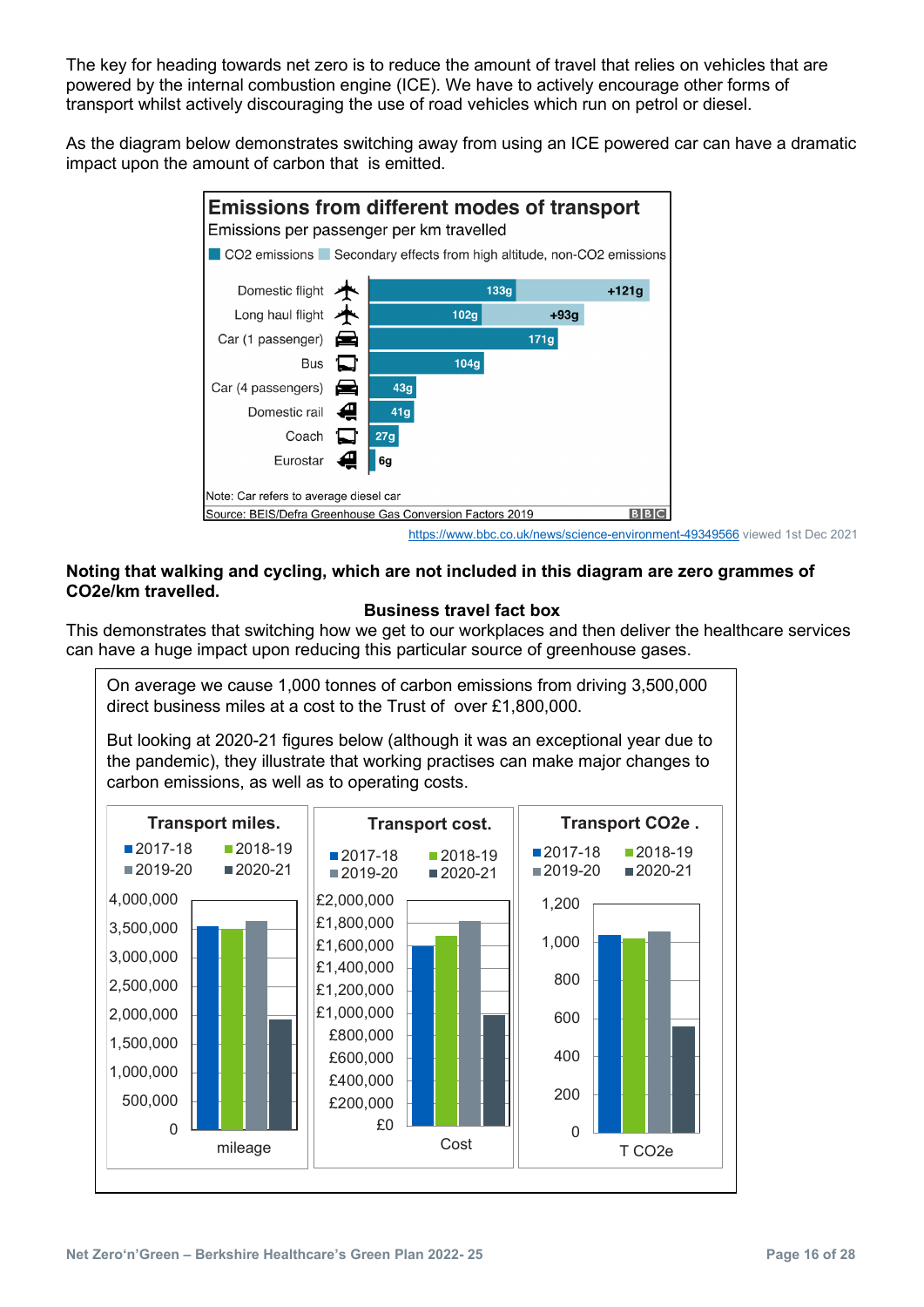### **What we will do**

#### **To provide the necessary encouragement and facilities to decarbonise travel**

- Measure and monitor all travel data from service delivery and commuting
- Review and implement the Trust-wide Green Travel Plan including site specific plans
- Produce and implement Green Fleet Vehicle Strategy.
- Provide site specific information on all travel opportunities via our intranet and website(s)
- Roll out an electric vehicle charging network across all the larger sites
- Reclassify parking spaces to support alternatives to petrol / diesel powered vehicles.
- Actively develop and encourage active travel to get to and from our sites
- Commit to all leased vehicles to be ultra-low emissions vehicles (ULEVs) or zero emissions vehicles (ZEVs)

#### **Support policy / strategy (existing and proposed)**

- Trust wide Green Travel Plan
- Electric Vehicle policy
- Active Travel strategy

# <span id="page-16-0"></span>**The Estate – 15% of our carbon emissions**

The estate area of action includes the utility management and consumption, waste impacts as well as the buildings and sites that the Trust uses to provide its healthcare service. We provide a range of healthcare services from a large number of buildings and sites. These vary considerably by condition, age, size, tenure, energy management and energy efficiency.

From a carbon perspective there are two major sources of greenhouse gas that we must address, which are the electricity we consume and the gas we burn for heating.

To address the above we will need to apply all current best practise to improve energy efficiency, from improved awareness and better housekeeping to investing in the building fabric and improved energy efficient equipment and technology.

#### **Utilities**

The consumption of electricity, gas and to a lesser degree water result in a major contribution to our directly controllable carbon emissions. These sources of carbon are ones that we can and will reduce.

The graphs below highlight the challenge we face, and this is just for the sites where we have direct control of the utilities.

The 2021 figure for carbon emissions as a result of electricity consumption is shaded green to emphasise that this was the first year that we received electricity from renewable sources, which are backed by Renewable Energy Guarantees of Origin (REGO) so assisting the drive to net zero.

The graphs also demonstrate the challenge that we face to decarbonise our carbon emissions from gas consumed primarily for heating and hot water.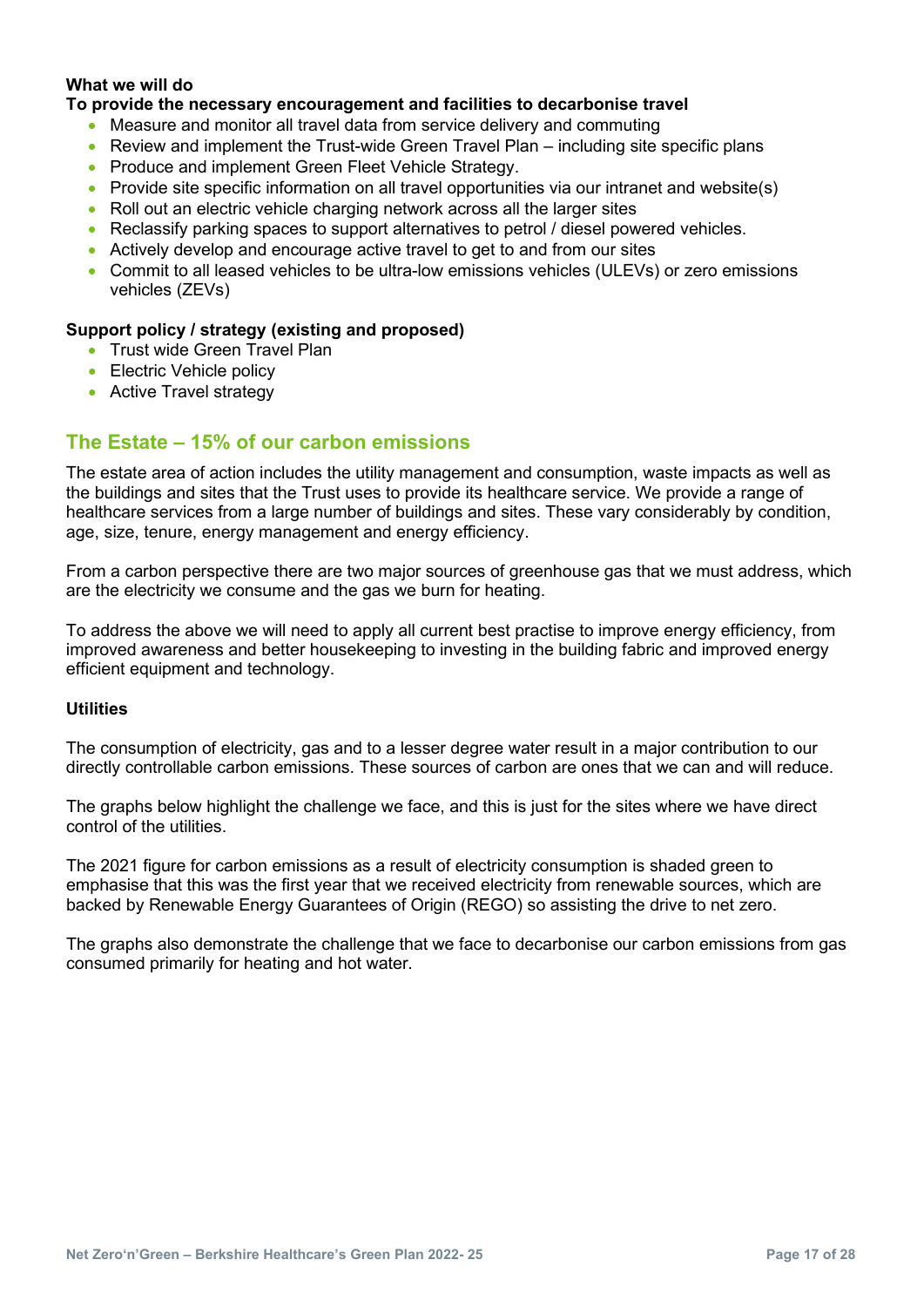

**Carbon from utilities fact box** 

# **What we will do**

### **To decarbonise the utilities, we consume**

- Increase and improve utility management, measuring and monitoring across for the whole Trust.
- All leased property owners / management to be aligned and committed to net zero (PFI's, NHSPS and private landlords).
- Reduce overall utility consumption
- Ensure all electricity consumed by us is from renewable generation (REGO certification)
- Decarbonise heating across all sites
- Instal renewable energy technology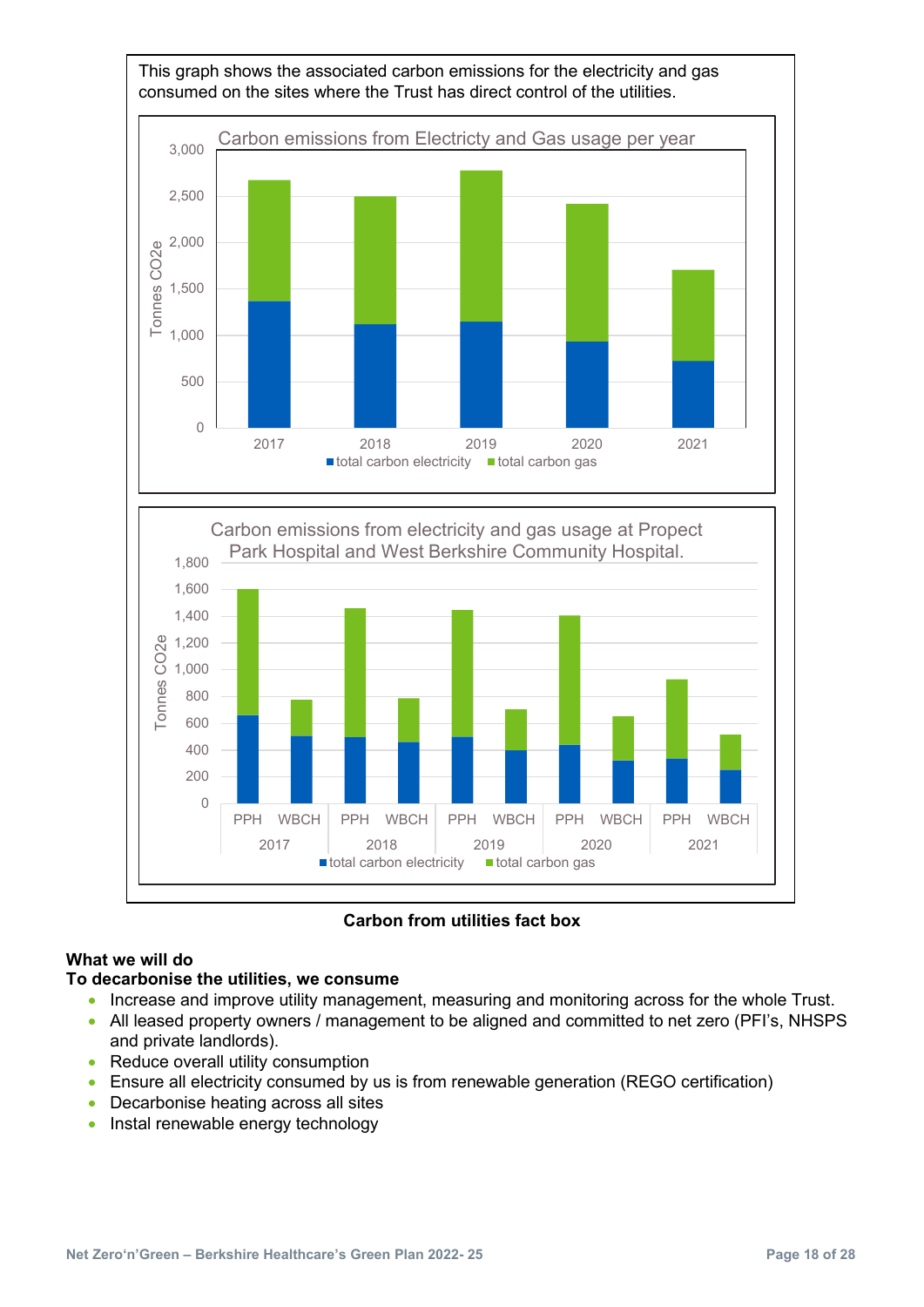#### **Waste**

We need to reduce the amount of waste we produce and are responsible for. Doing this will mean fewer resources are consumed. It will reduce the number of materials that need to be removed from site and it will reduce the associated carbon that is directly caused by waste and how it is processed.



**Waste fact box**

# **What we will do**

### **To reduce the total waste generated by us**

- Increase and improve the measuring and monitor of all waste arising
- Introduce medical equipment and office furniture reuse scheme
- Cut confidential waste stop printing
- Stop using single use plastic items across all of our activities
- Increase trust-wide recycling
- Increase collection of food waste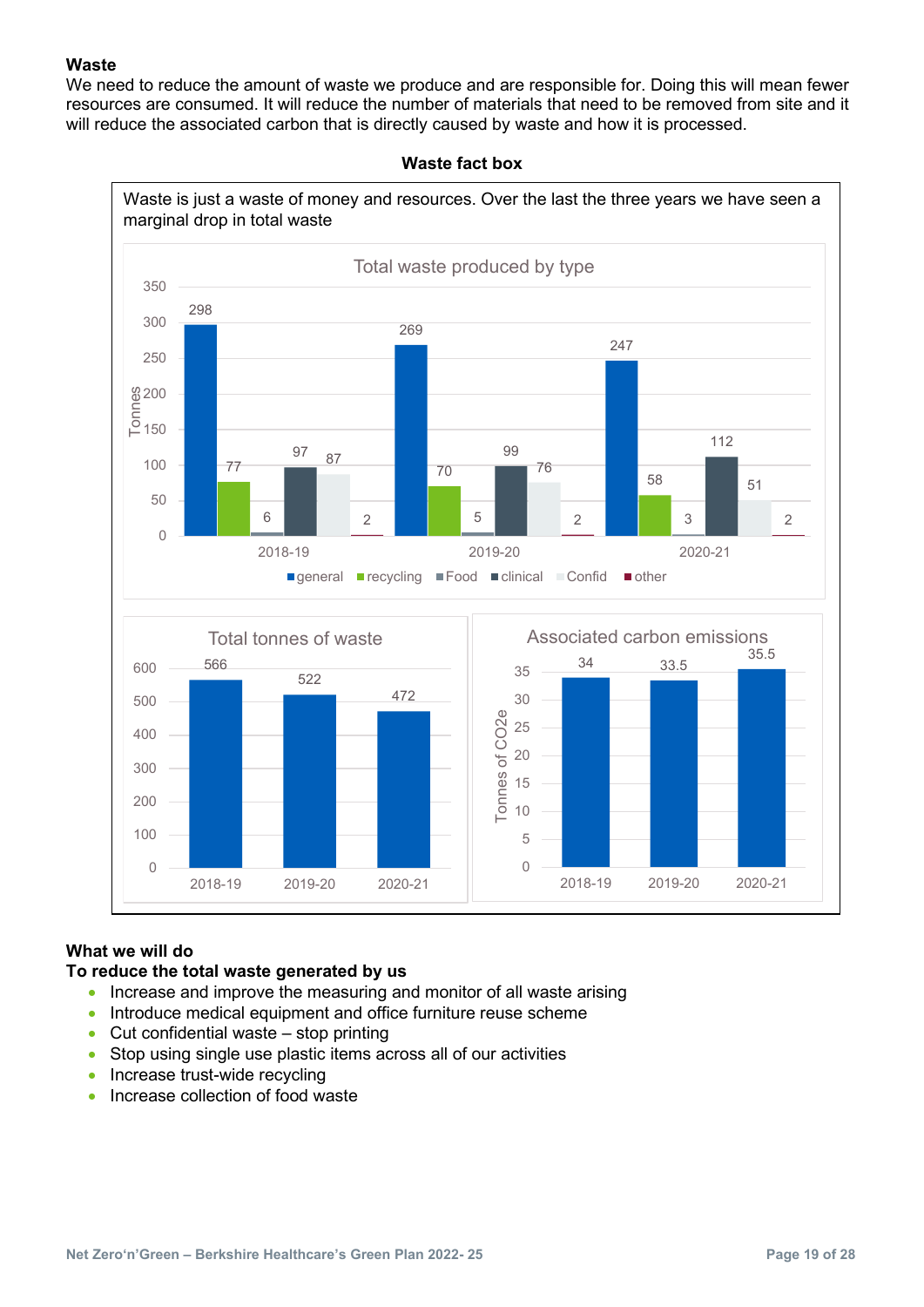#### **Buildings and sites**

The buildings we use need to be of a suitable condition to ensure the best levels of energy efficiency, that they are fit to cope with a changing climate and are enhanced to support health and wellbeing of all who work for and visit us.

We also need to enhance our estate from a biodiversity perspective, which includes maximising every available opportunity to plant more trees.

#### **What we need to do**

#### **To improve and invest in our estate so it is fit for purpose and supports net zero target**

- All capital projects reviewed and assessed to ensure contribution to net zero and sustainability is adequately assessed.
- All future building selection to have net zero as a key consideration
- Set an energy certification threshold level EPC / DEC / BREEAM rating for building selection.
- Invest in the decarbonisation of building heating and hot water
- Formulate a Trust-wide biodiversity strategy
- Increase planting and tree cover on all sites.

# <span id="page-19-0"></span>**Procurement – 62% of our carbon emissions**

The purchase of goods and services accounts for nearly two thirds of our total carbon footprint. Therefore, there needs to be clear focus and consideration in tackling this part of our total greenhouse gas emissions.

This source of carbon emissions is grouped by NHS England as being a part of the NHS's carbon footprint plus or sources that are indirectly controlled by the Trust.

The key and fundamental objective for us is to influence all our goods and service providers to ensure that they are net zero aligned and are taking actions to remove carbon for their operation activities.

#### **What we will do**

**To make net zero a key consideration for all procurement activities and no longer purchase from suppliers that do not meet or exceed a commitment to be net zero.**

- Increase and improve the measuring and monitoring of associate carbon emissions from all goods and service providers
- increase the scope and weight given to contracts and product selection that support and directly reduce associated carbon emissions.
- To only purchase products or services from suppliers that are aligned with net zero commitments
- All contract meetings to be carbon neutral
- Review and select only procurement frameworks that have committed to a net zero target

### <span id="page-19-1"></span>**Adaptation**

The is a clear need to adjust and prepare for the change in weather patterns that we will experience as a result of climate change. There will be an increase in extreme weather events which will result in increasing periods of hot weather and more intense storms and rainfall.

The impacts of flooding can be split into two distinct areas, which are direct and indirect.

Direct impact - includes localised flooding on, near or around our estate and includes building fabric failure, drainage systems being overwhelmed

Indirect impact - includes flooding that affects transport infrastructure failures and wider services disruption, for example waste collection and pharmaceutics deliveries. There is also the potential increase in service demand as a result of social care and other NHS Trust facilities being flooded, which would increase pressure on our own sites and services.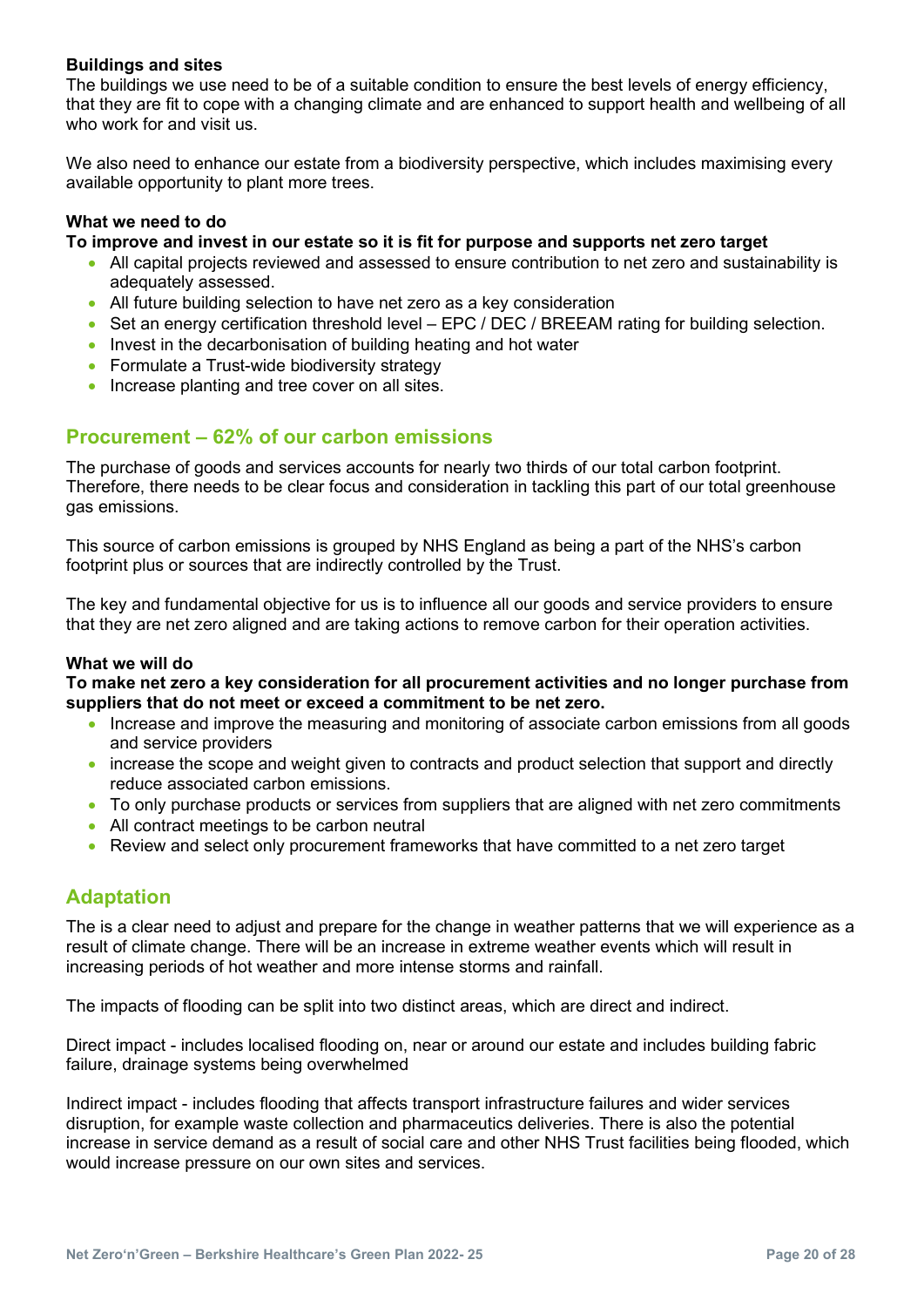### **What we will do**

#### **Ensure that we are prepared and ready for a changing climate**

- Implement Climate Change Adaptation strategy
- Require all third-party organisations to include extreme weather impacts in their business continuity plans
- Increase the ability to maintain appropriate temperatures and across patient areas
- Focus on Investing and installing non mechanical cooling infrastructure shading, insulation, natural ventilation
- Increase tree coverage to provide shading and flood prevention
- Review direct (local) and indirect (region) flood risks and mitigate

# <span id="page-20-0"></span>**The way forward**

Now the action needs to begin. The implementation of this Green Plan will allow us to make considerable inroads into reducing our carbon emissions. It will also ensure that change is introduced that will increase our sustainability credentials and reputation.

The Green Plan is very much an umbrella strategy and as such will result in a number of subject-specific strategies which will be focussed, targeted actions. These will include,

- Trust-wide Green Travel Plan
- Site specific Green Travel Plans
- Green Fleet Vehicle Strategy
- Waste Reduction Strategy
- Biodiversity Strategy
- Climate Change Adaptation Strategy

This Green Plan (2022-25) is the start of the Greener NHS programme and will set the foundation for future green plans.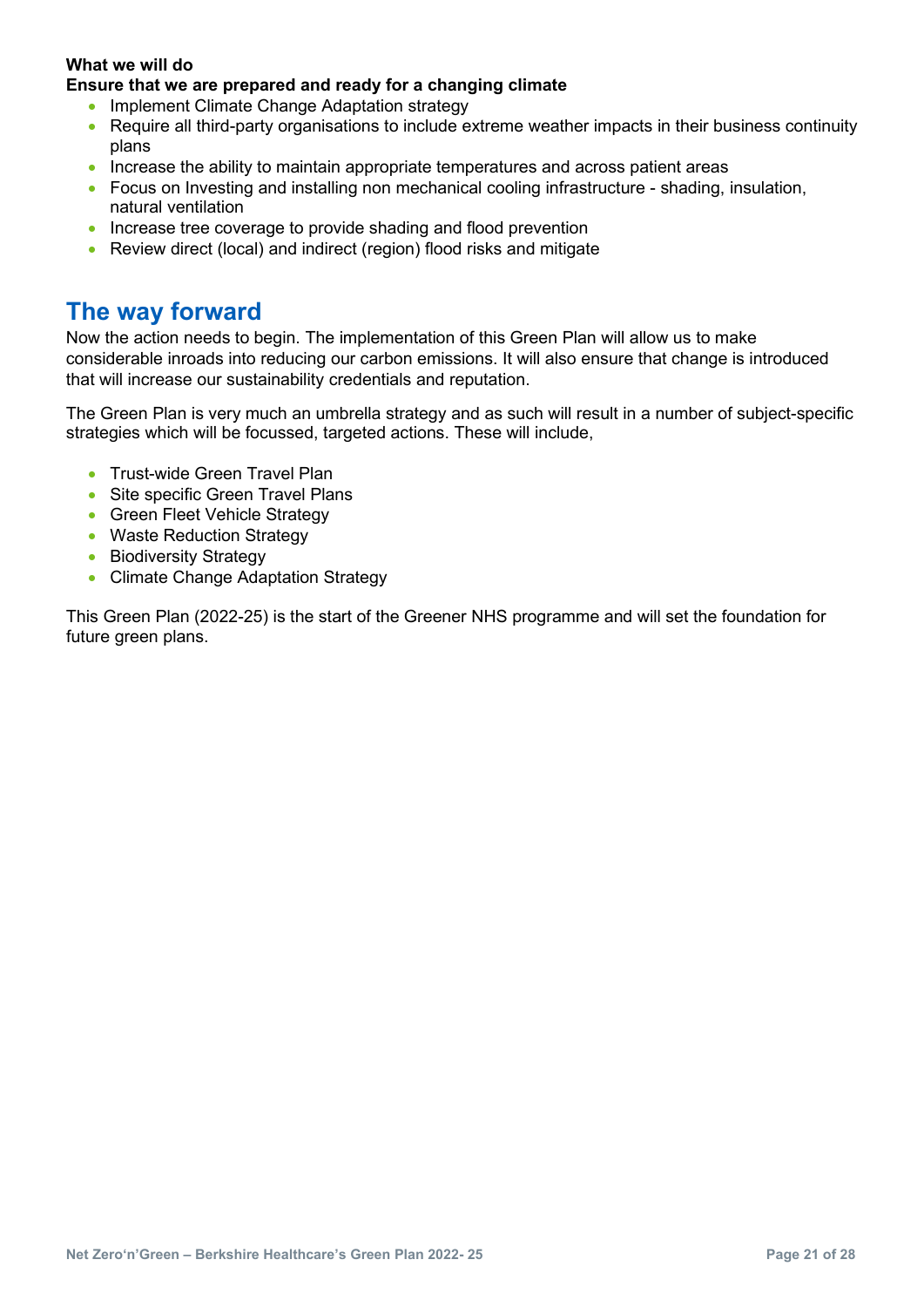# **The Action Plan**

**Please not the Capex figures identified below are indicative and are a clear indication of the type of investment potentially needed to complete a specific action.** 

Responsibility Key

SM – Sustainability Manager, Mar – Marcoms, L&D-Learning and Development, E – Estates, FM – Facilities, 3<sup>rd</sup> Party FM – NHSPS, ISS, Bellrock, private landlords, F – Finance, CSM – Clinical Service Managers, P – Procurement, CE - Clinical engagement / input, EP – EPRR Manager, PM – Property Manager

<span id="page-21-0"></span>

|                | <b>Area of Action</b> |                      | People                                                                                                                                              |                       |                                |         |      |                                                                                                                                             | emission |                | eing<br><u>dl</u> ew   |                      |              |
|----------------|-----------------------|----------------------|-----------------------------------------------------------------------------------------------------------------------------------------------------|-----------------------|--------------------------------|---------|------|---------------------------------------------------------------------------------------------------------------------------------------------|----------|----------------|------------------------|----------------------|--------------|
|                | <b>Objective</b>      | support.             | Increase the resources to ensure full staff engagement and                                                                                          |                       | <b>Targe</b>                   | 2023    |      | All staff to receive training and or have access to net zero n green hero network by                                                        | carbon   | Stop polluting | and<br>Fi              | efficie<br>Financial |              |
|                |                       |                      | <b>Action</b>                                                                                                                                       | <b>Responsibility</b> | <b>Resource</b>                | Capex   | By   | Outcome                                                                                                                                     | ă        |                | Health                 |                      | 훋            |
| $\vert$ 1      |                       |                      | Develop and support network of net Zero'n'Green hero's SM,                                                                                          |                       | Staff time<br>Admin<br>support | £20K pa | 2023 | A support team of likeminded staff helping to deliver the trust<br>wide changes that endorse net zero and embrace sustainable<br>healthcare |          | ノイイ            |                        |                      | ✓            |
| 2.             |                       |                      | Invest and maintain high quality website / intranet<br>information and guidance for all staff, patients, public<br>and other stakeholders to access | SM, Mar               | Staff time<br>consultant       | £25k pa | 2022 | Provide information to all to empower and enable individuals<br>to make change to achieve net zero and implementing                         |          |                |                        |                      |              |
| 3.             | activities            |                      | Actively engage and use social media and sustainability                                                                                             | SM, Mar               | Staff time                     |         | 2022 | Utilise this form of communication to inform and promote<br>what the organisation is doing to meet its                                      |          |                |                        |                      | ✔            |
| $\overline{4}$ |                       | include at induction | Increase training to all staff - make it mandatory and                                                                                              | SM, L&D               | Staff time                     |         | 2023 | Raise awareness and encourage action by all staff<br>$\bullet$<br>• Ensure all staff engaged in decarbonising BHFT                          |          |                |                        |                      | $\checkmark$ |
|                |                       |                      |                                                                                                                                                     |                       |                                |         |      |                                                                                                                                             |          |                | <b>Strategic Goals</b> |                      |              |

**Strategic Goals**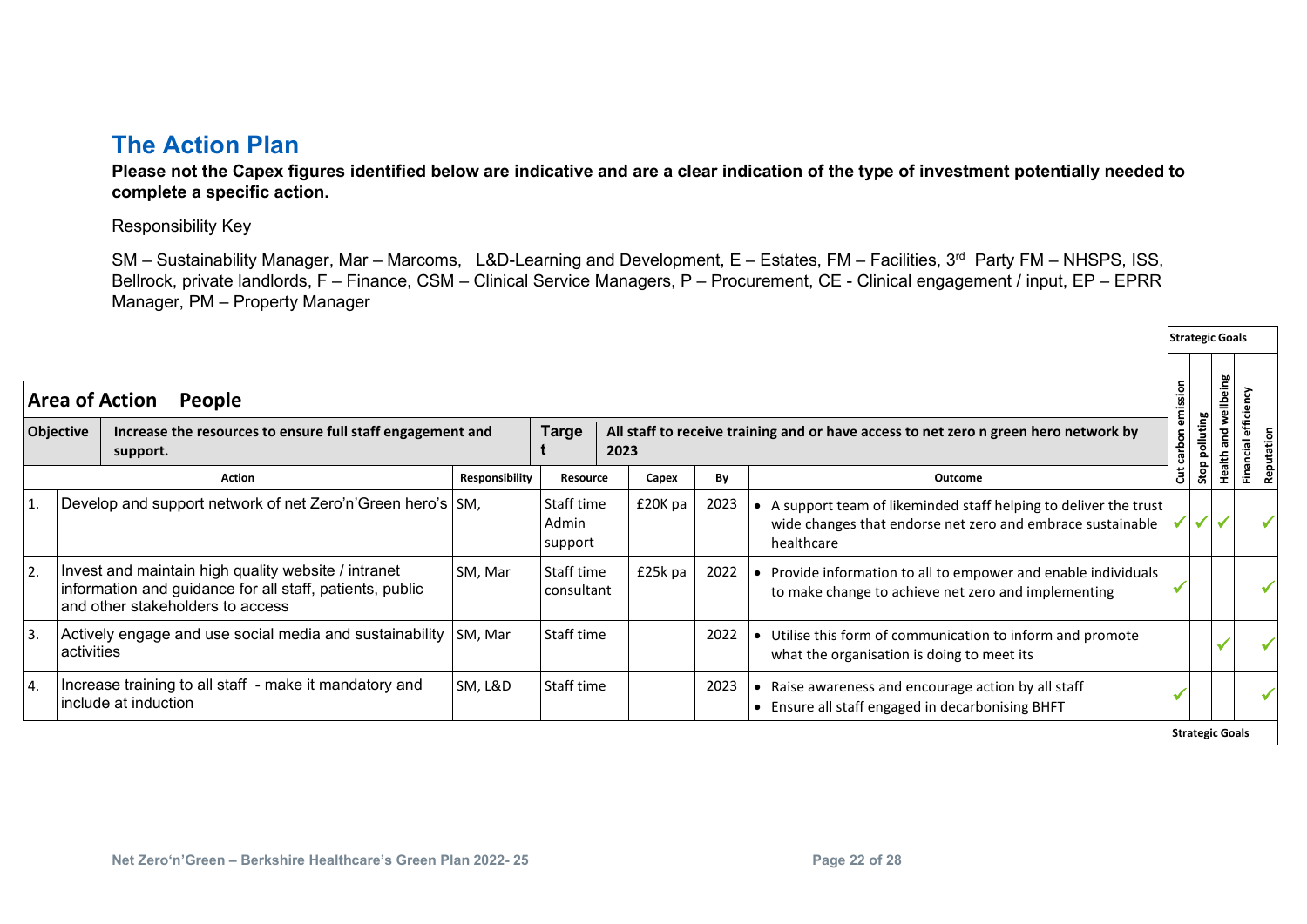|     | <b>Objective</b> | Area of action Travel<br>activities | To boost and facilitate the decarbonisation of all trust                                                       |                                     | <b>Target</b>                        |            |              | To reduce by 50% staff commuting and business travel using ICE 2025                                                                                                                          | emission<br>carbon               | Stop polluting | <b>Health and wellbeing</b>            | Financial efficiency |              |
|-----|------------------|-------------------------------------|----------------------------------------------------------------------------------------------------------------|-------------------------------------|--------------------------------------|------------|--------------|----------------------------------------------------------------------------------------------------------------------------------------------------------------------------------------------|----------------------------------|----------------|----------------------------------------|----------------------|--------------|
|     |                  |                                     | <b>Action</b>                                                                                                  | Responsibility                      | Resource                             | Capex      | By           | <b>Outcome</b>                                                                                                                                                                               | $\boldsymbol{\ddot{\mathbf{5}}}$ |                |                                        |                      | Reputation   |
| 5.  |                  | and commuting.                      | Measure and monitor all travel data from service delivery                                                      | SM, F,                              | Staff time<br>Consultant<br>Software | £5k pa     | 2023         | • Identify change and demonstrate success. Also focus activity<br>where failings are identified.<br>Promote success.                                                                         |                                  |                | $\checkmark$ $\checkmark$ $\checkmark$ | $\checkmark$         |              |
| 6.  |                  | site-specific plans                 | Review and implement Trust-wide Green Travel Plan and                                                          | SM, FM, E                           | Staff time<br>Link to<br>Act.7,9,10  |            | 2023         | • Provide clear alternatives to petrol or diesel powered<br>vehicles.<br>Reclassify parking spaces to support alternatives to petrol /<br>diesel powered vehicles.                           |                                  |                |                                        |                      |              |
| 7.  |                  |                                     | Provide site specific information on all travel opportunities<br>via intranet and website(s)                   | SM, M, FM<br>3rd Party<br><b>FM</b> | Staff time<br>Link to<br>Action 2    | £10k<br>pa | 2023         | • Actively encourage commuting and busine travel away from<br>ICE powered vehicles.                                                                                                          |                                  | ✔              | $\checkmark$                           |                      |              |
| 8.  |                  |                                     | Produce and implement Green Fleet Vehicle Strategy.                                                            | SM, FM, E,<br>F, Ser M              | Staff time<br>Link to Act.<br>11     |            | 2023         | • A strategy setting out clear direction regarding Trust owned /<br>leased road vehicles.<br>• Implementation will reduce associated carbon emissions                                        |                                  |                |                                        | $\checkmark$         | $\checkmark$ |
| 9.  | larger sites     |                                     | Roll out an electric vehicle charging network across all the                                                   | E, FM, $3rd$<br>Party FM            | Link to<br>Act.6, 7,10               | £50k pa    | On.<br>going | • The more chargers there are the more confidence there will<br>be in make the switch to EV's                                                                                                |                                  | $\checkmark$   |                                        |                      |              |
|     |                  |                                     | 10. Promote, develop and encourage active travel                                                               | SM, E, FM,<br>M, Mar                | Link to<br>Act.6, 7,9                | £50k pa    | On<br>going  | • Benefit health and wellbeing of staff<br>• Enhance Trust reputation<br>• Cut carbon from commuting and business travel<br>• Cut air pollution caused by petrol and diesel powered vehicles | ✔                                | ✔              |                                        |                      |              |
| 11. |                  |                                     | Commit to all leased vehicles to be ultra-low emissions<br>vehicles (ULEVs) or zero emissions vehicles (ZEVs). | SM, F,<br>Finance,<br><b>CSM</b>    | Staff time<br>Link to<br>Action 8    |            | 2022         | • Decarbonise trust lease / owned fleet<br>• Set a clear example and commitment to remove petrol and<br>diesel powered vehicles from the Trust                                               | $\checkmark$ $\checkmark$        |                |                                        |                      |              |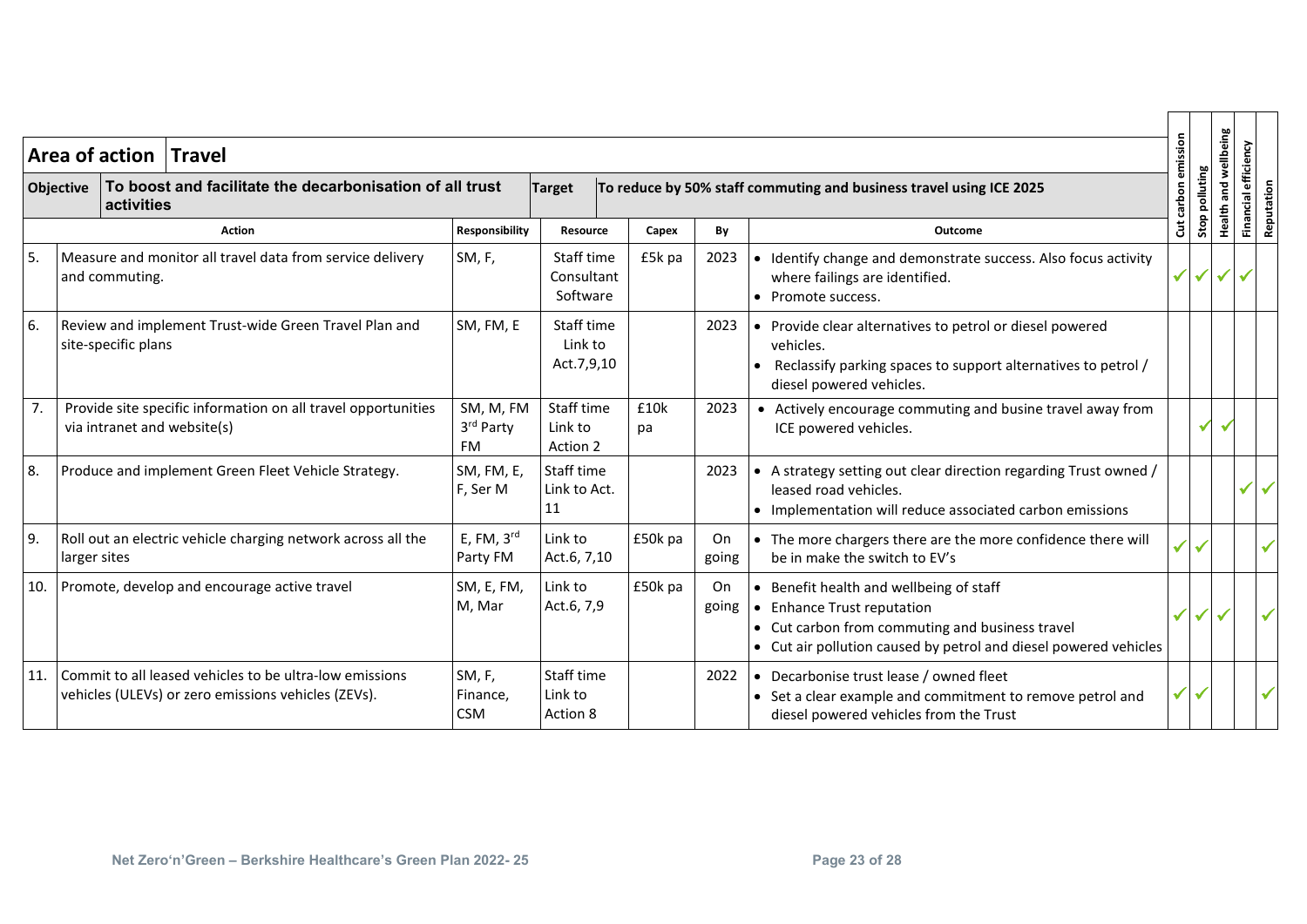|     | <b>Area of Action   Estate - Utilities</b>                                                                                  |                        |                                               |                                 |             |                                                                                                                                                                             | emission   |                | wellbeing  | Financial efficiency |              |
|-----|-----------------------------------------------------------------------------------------------------------------------------|------------------------|-----------------------------------------------|---------------------------------|-------------|-----------------------------------------------------------------------------------------------------------------------------------------------------------------------------|------------|----------------|------------|----------------------|--------------|
|     | Objective   To decarbonise the utilities consumed by the Trust                                                              |                        | <b>Target</b>                                 |                                 |             | To reduce carbon emission by from 50% gas and electricity usage by 2025                                                                                                     |            | Stop polluting | Health and |                      | Reputatio    |
|     | <b>Action</b>                                                                                                               | Responsibility         | Resource                                      | Capex                           | By          | Outcome                                                                                                                                                                     | $\ddot{5}$ |                |            |                      |              |
| 12. | Increase and improve utility management, measuring<br>and monitoring across for the whole Trust.                            | SM, PM<br>3rd party FM | <b>Staff Time</b>                             |                                 | 2022        | • Clear and detailed understanding of consumption, cost and<br>carbon.<br>• Use to inform and target direct actions<br>• Meet all external reporting requirements           | ✔          |                |            | ✓                    | $\checkmark$ |
| 13. | All leased property owners / management to be aligned<br>and committed to net zero (PFI's, NHSPS and private<br>landlords). | SM, PM                 | Staff time                                    |                                 | 2022        | • Will ensure indirect emissions are being reduced<br>• Will ensure direct emissions are being reduced                                                                      |            |                |            |                      |              |
| 14. | Reduce overall utility consumption                                                                                          | All staff              | Staff time<br>Link to<br>action<br>1, 2, 3, 4 | £10k                            | On<br>going | • By cutting consumption the Trust will save money and reduce<br>its directly controlled carbon emissions.                                                                  |            |                |            | √                    |              |
| 15. | Ensure All electricity consumed by the Trust is from<br>renewable generation (REGO certification)                           | SM, PM                 | <b>Staff Time</b>                             | Policy<br>decision              | 2022        | • This will mean that the Trust has removed via a purchasing<br>decision this source of carbon emissions that it directly<br>controls from its total carbon inventory.      |            |                |            | $\checkmark$         | $\checkmark$ |
| 16. | Decarbonise heating across all sites                                                                                        | SM, E, 3rd<br>party FM | Staff time,<br>Consultant,<br>Contractors     | Depend<br>on<br>project<br>size | 2023        | • Reduce and remove a directly controlled source of carbon.<br>• Contribute to meeting net zero target<br>• Reduce operational costs                                        |            |                |            | ✓                    | $\checkmark$ |
| 17. | Instal renewable energy technology<br>(Solar PV is the primary option)                                                      | SM, E                  | Staff time,<br>Consultant.<br>Contractors     | Depend<br>on<br>project<br>size | 2025        | • Energy supply security<br>• Energy cost security<br>Generate income<br><b>Enhanced reputation</b><br>$\bullet$<br>• Maximising trust assets to improve financial position |            |                |            | ✓                    | $\checkmark$ |

**Strategic Goals**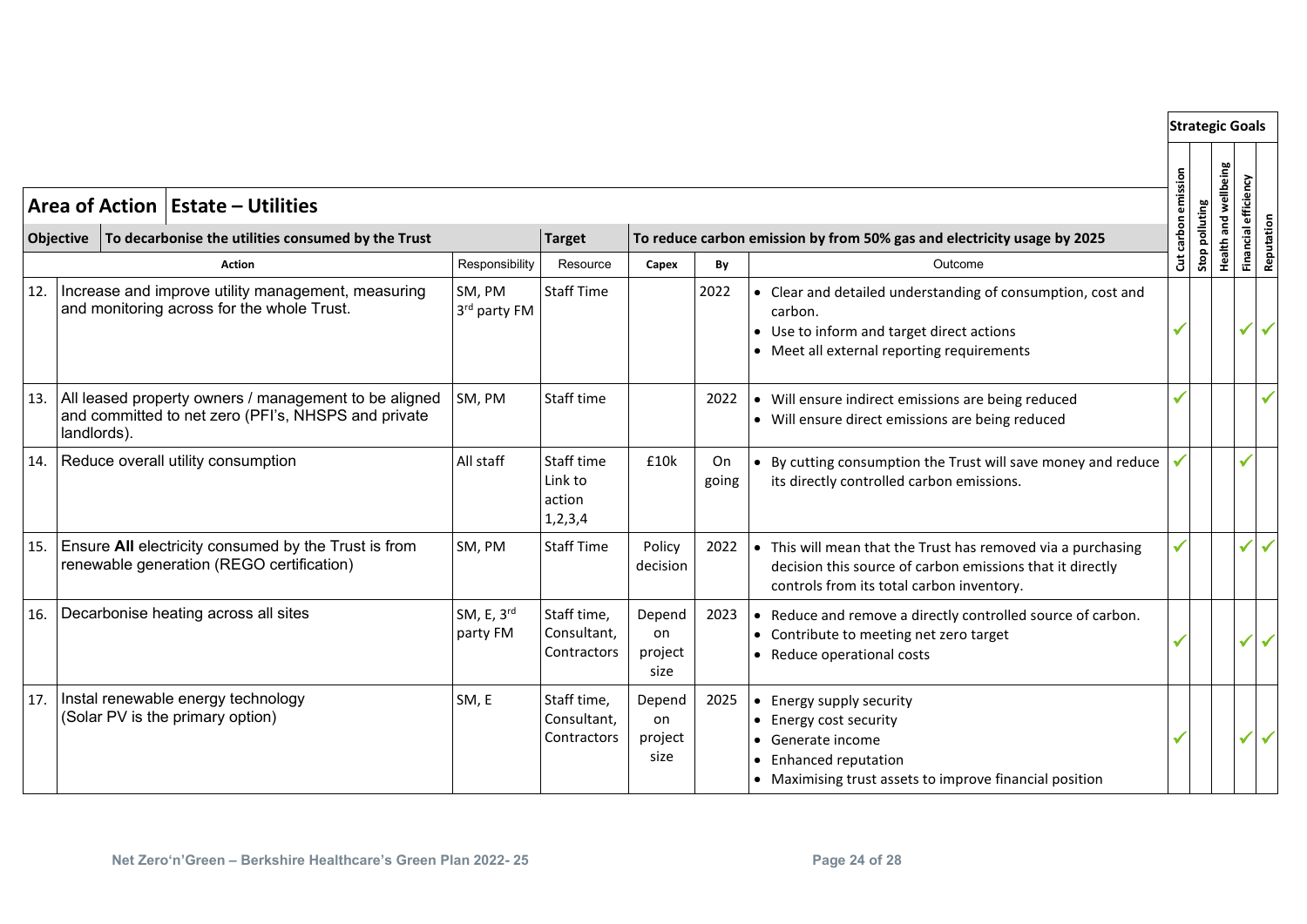|     |           | Area of Action   Estate – Waste                                          |                                      |                                                      |         |      |                                                                                                                                                                                                                    |   |  |              |              |
|-----|-----------|--------------------------------------------------------------------------|--------------------------------------|------------------------------------------------------|---------|------|--------------------------------------------------------------------------------------------------------------------------------------------------------------------------------------------------------------------|---|--|--------------|--------------|
|     | Objective | To reduce the total waste generated by the Trust                         |                                      | <b>Target</b>                                        |         |      | To reduce the amount of waste generated by the Trust by 10% by 2023.                                                                                                                                               |   |  |              |              |
|     |           | <b>Action</b>                                                            | Responsibility                       | resource                                             | Capex   | By   | Outcome                                                                                                                                                                                                            |   |  |              |              |
| 18. |           | Increase and improve the measuring and monitor of all<br>waste arisings. | SM, FM,<br>3rd Party<br>FM           | Staff time                                           | £10k pa | 2022 | • Provide improved data on the Trust waste arisings to inform<br>and identify targeted actions.<br>• Meet all mandated reporting.                                                                                  |   |  | $\checkmark$ | $\checkmark$ |
| 19. | scheme    | Introduce medical equipment and office furniture reuse                   | SM, FM, E,<br><b>CE</b>              | Staff time                                           | £15k pa | 2024 | • Save money by not buying new equipment and diverting<br>equipment from waste stream                                                                                                                              |   |  | $\checkmark$ |              |
| 20. |           | Cut confidential waste                                                   | All staff                            | Staff time<br>$Training -$<br>link to<br>Action 2, 4 |         | 2022 | Reduce consumption of paper usage, reduce printer<br>consumable, reduce confidential waste.<br>Reduce operational costs.<br>Printer and paper cost = $£400k$ pa creates 134 tonnes of<br>$\bullet$<br>paper waste. |   |  | ✔            |              |
| 21. |           | Stop using single use plastic items wherever possible.                   | All staff<br>P, CE                   | Staff time<br>Policy<br>decision                     |         | 2022 | • Stop using oil based resource<br>Reduce waste generation<br>$\bullet$<br>• Enhance trust reputation                                                                                                              |   |  |              | ✓            |
| 22. |           | Increase Trust wide recycling                                            | SM, FM, E<br>All staff               | Policy<br>decision                                   |         | 2022 | Reduce general waste tonnage<br>• Enhance trust reputation                                                                                                                                                         |   |  |              |              |
| 23. |           | Increase collection of food waste                                        | FM, 3 <sup>rd</sup><br>Party FM<br>P | Policy<br>decision                                   | £5k pa  | 2023 | • Reduce contribution to carbon emissions<br>• Reduce general waste                                                                                                                                                | ✓ |  |              |              |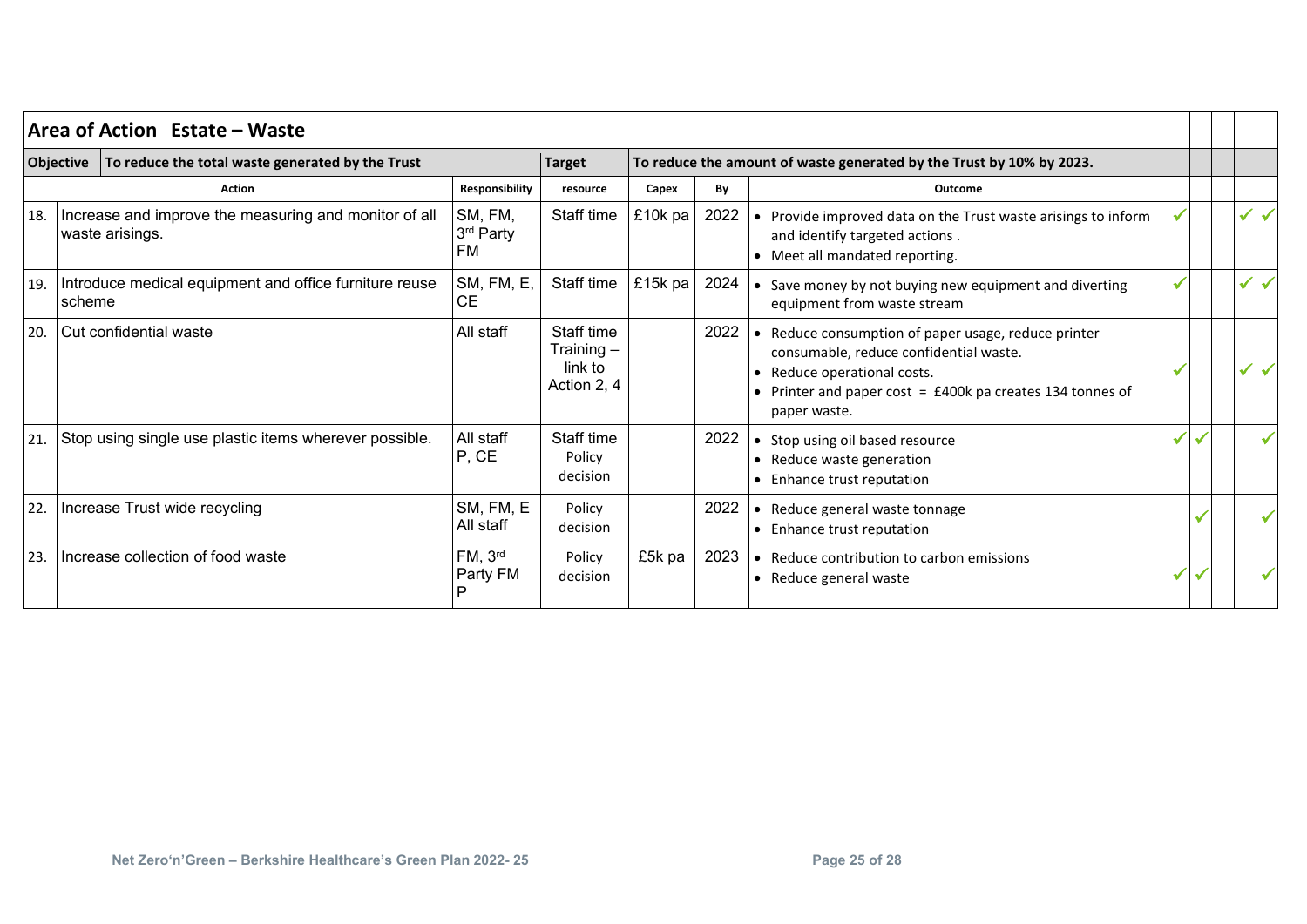|     |                                                                                                                                                                                                                                                                                                                                                                                                                                       | Improve the estate to achieve net zero target and enable<br>sustainable healthcare |                                       | <b>Target</b>                            |                    |      | All Trust buildings to have met a minimum energy rating by 2025 and all sites to<br>have at least one tree pant project by 2023                                                                             |  |              |              |
|-----|---------------------------------------------------------------------------------------------------------------------------------------------------------------------------------------------------------------------------------------------------------------------------------------------------------------------------------------------------------------------------------------------------------------------------------------|------------------------------------------------------------------------------------|---------------------------------------|------------------------------------------|--------------------|------|-------------------------------------------------------------------------------------------------------------------------------------------------------------------------------------------------------------|--|--------------|--------------|
|     | Area of Action   Estate – Buildings and Site<br>Objective<br><b>Action</b><br>24.   All capital projects to contribution to net zero and<br>sustainability.<br>Net zero to be a key consideration for all building and<br>site selection.<br>Set energy rating threshold for EPC / DEC / BREEAM<br>certification.<br>Inform and guide all on energy efficiency actions<br>Formulate and implement Trust wide biodiversity<br>strategy |                                                                                    | Responsibility                        | resource                                 | Capex              | By   | Outcome                                                                                                                                                                                                     |  |              |              |
|     |                                                                                                                                                                                                                                                                                                                                                                                                                                       |                                                                                    | SM, E,                                | Staff time<br>Consultants<br>Contractors | Link to<br>act. 16 | 2022 | • Net zero and sustainability are inclusive and considered at<br>project inception.                                                                                                                         |  |              |              |
| 25. |                                                                                                                                                                                                                                                                                                                                                                                                                                       |                                                                                    | SM, E,                                | Policy<br>decision                       |                    | 2022 | • Save utility running cost<br>• Increase trust reputation<br>• Reduce direct controlled carbon emissions                                                                                                   |  | $\checkmark$ | $\checkmark$ |
| 26. |                                                                                                                                                                                                                                                                                                                                                                                                                                       |                                                                                    | E, PM                                 | Policy<br>decision                       |                    | 2022 | Ensure all buildings that the Trust use meet a minimum<br>energy rating<br>Reduce utility expenditure                                                                                                       |  | $\checkmark$ |              |
| 27. |                                                                                                                                                                                                                                                                                                                                                                                                                                       |                                                                                    | SM, E,                                | link to<br>action2<br>consultant         | £20k               | 2022 | • Reduce utility expenditure<br>• Enhance reputation<br>• Staff engagement and support                                                                                                                      |  |              |              |
| 28. |                                                                                                                                                                                                                                                                                                                                                                                                                                       |                                                                                    | SM, E, 3rd<br>Party FM                | Staff time,<br>Consultant<br>Contractor  | £15k               | 2023 | • Will ensure that the trust is meeting future environmental<br>legislation<br>Improve health and wellbeing provision for staff and patients.<br>Support the rewilding and greening of all sites            |  |              |              |
| 29. |                                                                                                                                                                                                                                                                                                                                                                                                                                       | Increase planting and tree cover on all sites.                                     | SM, $E$ , $3^{\text{rd}}$<br>Party FM | Staff time,<br>Consultant<br>Contractor  | £20k pa            | 2023 | • Trees will absorb and store carbon<br>• The enhance the environment - air quality, reduce flooding,<br>screen noise,<br>Enhance health and wellbeing for staff and patients<br>• Enhance Trust reputation |  |              |              |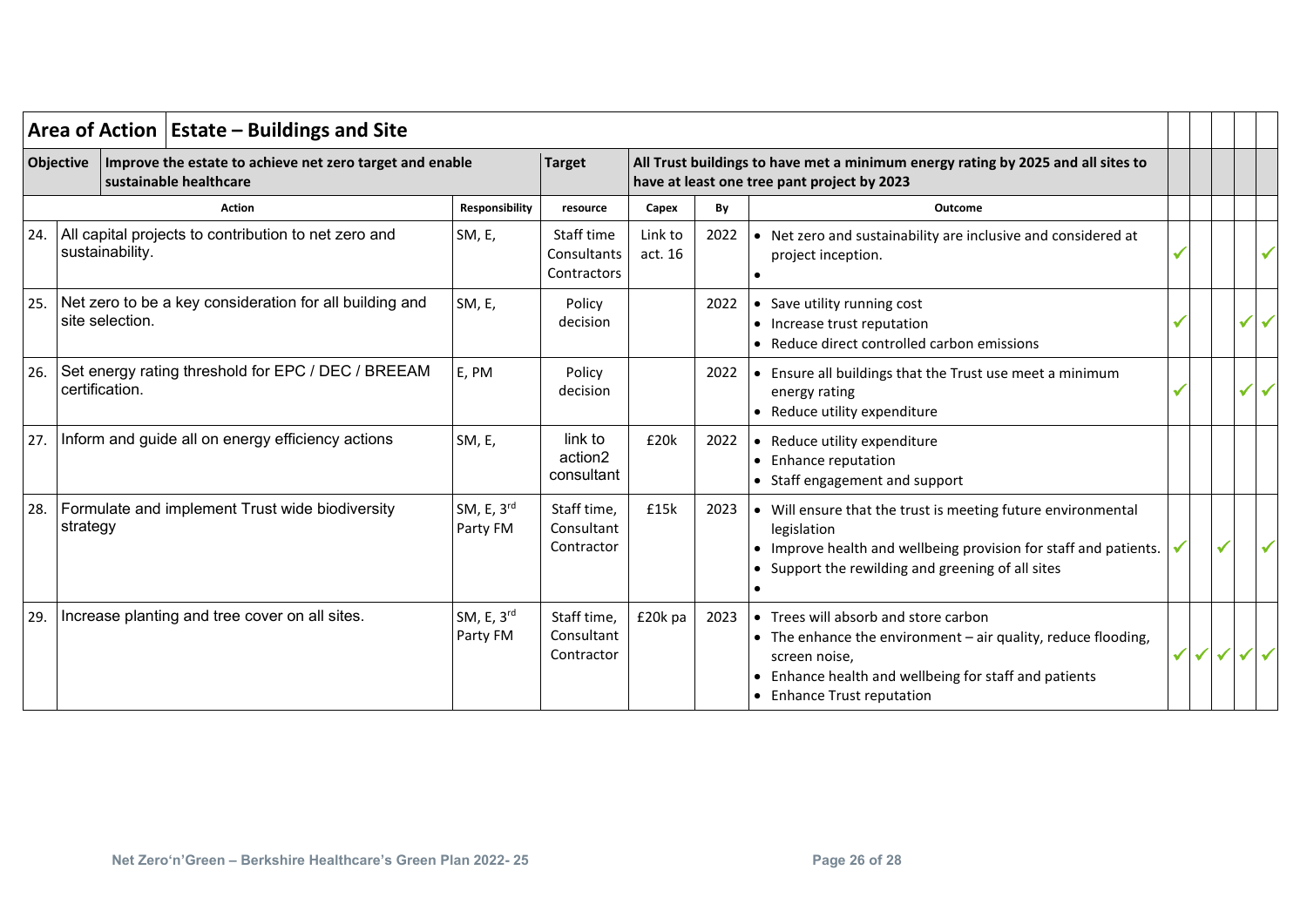|     |                  |             |                                                                                                                                                                                                               |                |                   |                    |      |                                                                                                                                                                                                             |         |           | <b>Strategic Goals</b> |                          |
|-----|------------------|-------------|---------------------------------------------------------------------------------------------------------------------------------------------------------------------------------------------------------------|----------------|-------------------|--------------------|------|-------------------------------------------------------------------------------------------------------------------------------------------------------------------------------------------------------------|---------|-----------|------------------------|--------------------------|
|     |                  |             | <b>Area of Action   Procurement</b>                                                                                                                                                                           |                |                   |                    |      |                                                                                                                                                                                                             | mission |           | wellbeing              |                          |
|     | <b>Objective</b> | activities. | To make Net Zero a key consideration for all procurement                                                                                                                                                      |                | <b>Target</b>     |                    |      | All procurement activities to consider and promote net zero and sustainable<br>products and service by 2025                                                                                                 | 훕       | polluting | and                    | efficier<br><b>lei</b> o |
|     |                  |             | <b>Action</b>                                                                                                                                                                                                 | Responsibility | resource          | Capex              | By   | outcome                                                                                                                                                                                                     | នី      | Stop      | Health                 | Fina<br>ទី               |
| 30. | providers        |             | Increase and improve the measuring and monitoring of<br>associate carbon emissions from all good and service                                                                                                  | SM, P          | Staff time        |                    | 2022 | Provide detailed information on the actual carbon associated<br>to the services / products provided to the trust                                                                                            |         |           |                        | ✔                        |
| 31. |                  |             | Increase the scope and weight given to contracts and<br>product selection that are aligned with net zero<br>commitments and sustainability.                                                                   | SM, P          | <b>Staff Time</b> | Policy<br>decision | 2022 | Support and encourage all product and service providers to<br>address their carbon emissions.<br>Enhance Trust reputation and leadership in relation to net<br>zero and sustainability healthcare provision |         |           |                        | ✓                        |
| 32. |                  |             | Apply and develop Sustainable Procurement Policy to<br>ensure the Trust uses frameworks and purchases<br>products or services from suppliers that are aligned with<br>net zero commitments and sustainability | SM, P          | Staff time        | Policy<br>decision | 2022 | Support and encourage all product and service providers to<br>address their carbon emissions.<br>Enhance Trust reputation and leadership in relation to net<br>zero and sustainability healthcare provision |         |           |                        | ✓                        |